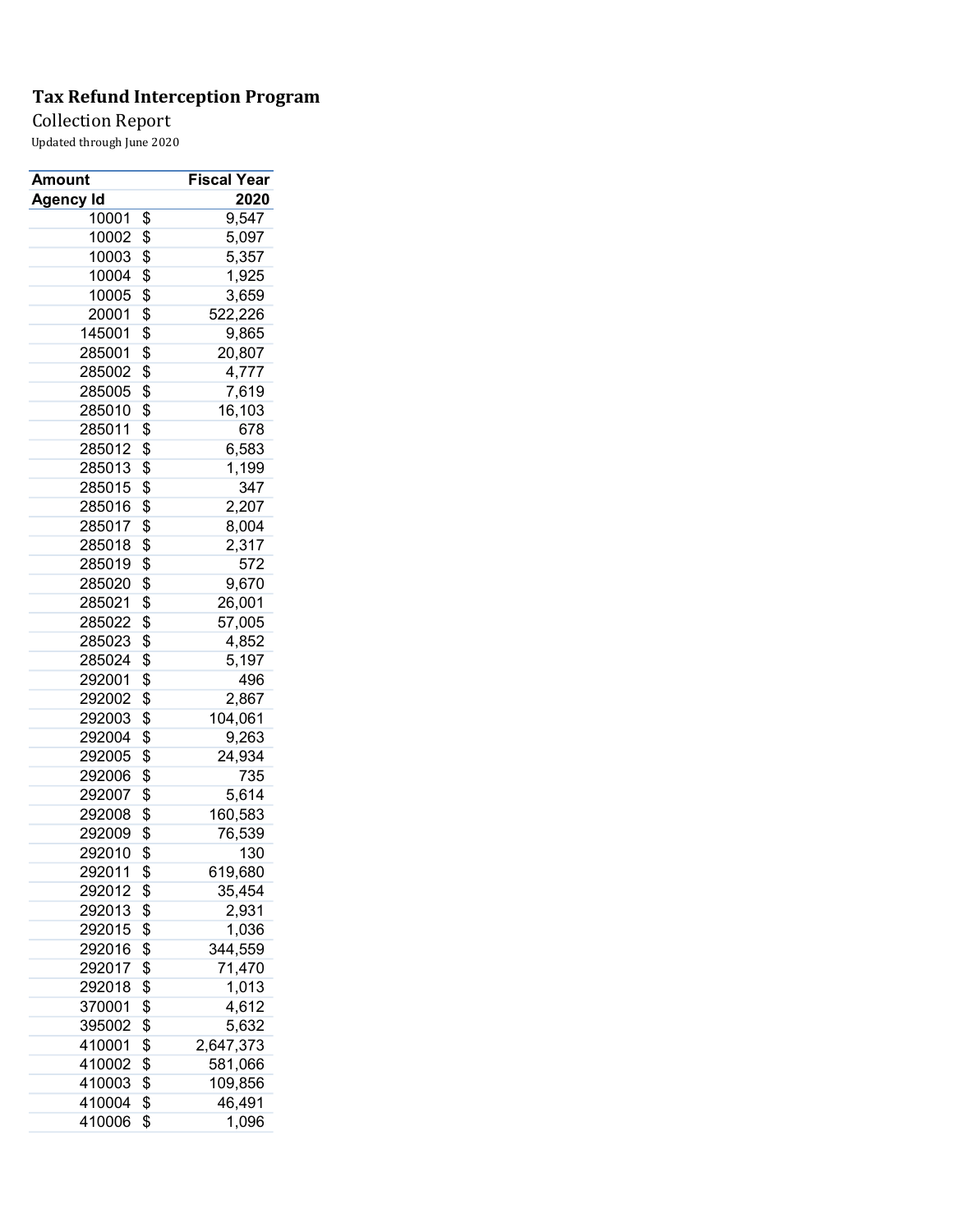Collection Report

|          | <b>Fiscal Year</b>                                                                                                                                                                     |
|----------|----------------------------------------------------------------------------------------------------------------------------------------------------------------------------------------|
|          | 2020                                                                                                                                                                                   |
| \$       | 309                                                                                                                                                                                    |
| \$       | 522                                                                                                                                                                                    |
| \$       | 212                                                                                                                                                                                    |
| \$       | 116                                                                                                                                                                                    |
| \$       | 1,446                                                                                                                                                                                  |
| \$       | 110                                                                                                                                                                                    |
| \$       | 2,553                                                                                                                                                                                  |
| \$       | 373                                                                                                                                                                                    |
| \$       | 1,598                                                                                                                                                                                  |
| \$       | 113                                                                                                                                                                                    |
| \$       | 1,415                                                                                                                                                                                  |
| \$       | 40                                                                                                                                                                                     |
| \$       | 1,707                                                                                                                                                                                  |
|          | 345                                                                                                                                                                                    |
|          | 14,461,024                                                                                                                                                                             |
|          | 496,352                                                                                                                                                                                |
|          | 1,470,309                                                                                                                                                                              |
|          | 160,538                                                                                                                                                                                |
|          | 154,320                                                                                                                                                                                |
|          | 466                                                                                                                                                                                    |
|          | 563                                                                                                                                                                                    |
|          | 12,449                                                                                                                                                                                 |
|          | 4,945,400                                                                                                                                                                              |
|          | 47,146                                                                                                                                                                                 |
|          | 430                                                                                                                                                                                    |
|          | 2,955                                                                                                                                                                                  |
|          | 1,930                                                                                                                                                                                  |
|          | 317                                                                                                                                                                                    |
|          | 3,063                                                                                                                                                                                  |
|          | 1,090                                                                                                                                                                                  |
|          | 5,287                                                                                                                                                                                  |
|          | 457                                                                                                                                                                                    |
|          | 1,112                                                                                                                                                                                  |
|          | 516                                                                                                                                                                                    |
|          | 39,327                                                                                                                                                                                 |
|          | 276                                                                                                                                                                                    |
|          | 21,127                                                                                                                                                                                 |
|          | 980                                                                                                                                                                                    |
|          | 1,251                                                                                                                                                                                  |
|          | 3,176                                                                                                                                                                                  |
|          | 11,157                                                                                                                                                                                 |
|          | 913                                                                                                                                                                                    |
|          | 746                                                                                                                                                                                    |
|          | 35                                                                                                                                                                                     |
| \$       | 527                                                                                                                                                                                    |
|          |                                                                                                                                                                                        |
|          |                                                                                                                                                                                        |
| \$<br>\$ | 1,789<br>1,467                                                                                                                                                                         |
|          | \$<br>\$<br>\$<br>\$<br>\$<br>\$<br>\$<br>\$<br>\$<br>\$<br>\$<br>\$<br>\$<br>\$<br>\$<br>\$<br>\$<br>\$<br>\$<br>\$<br>\$<br>\$<br>\$<br>\$<br>\$<br>\$<br>\$<br>\$<br>\$<br>\$<br>\$ |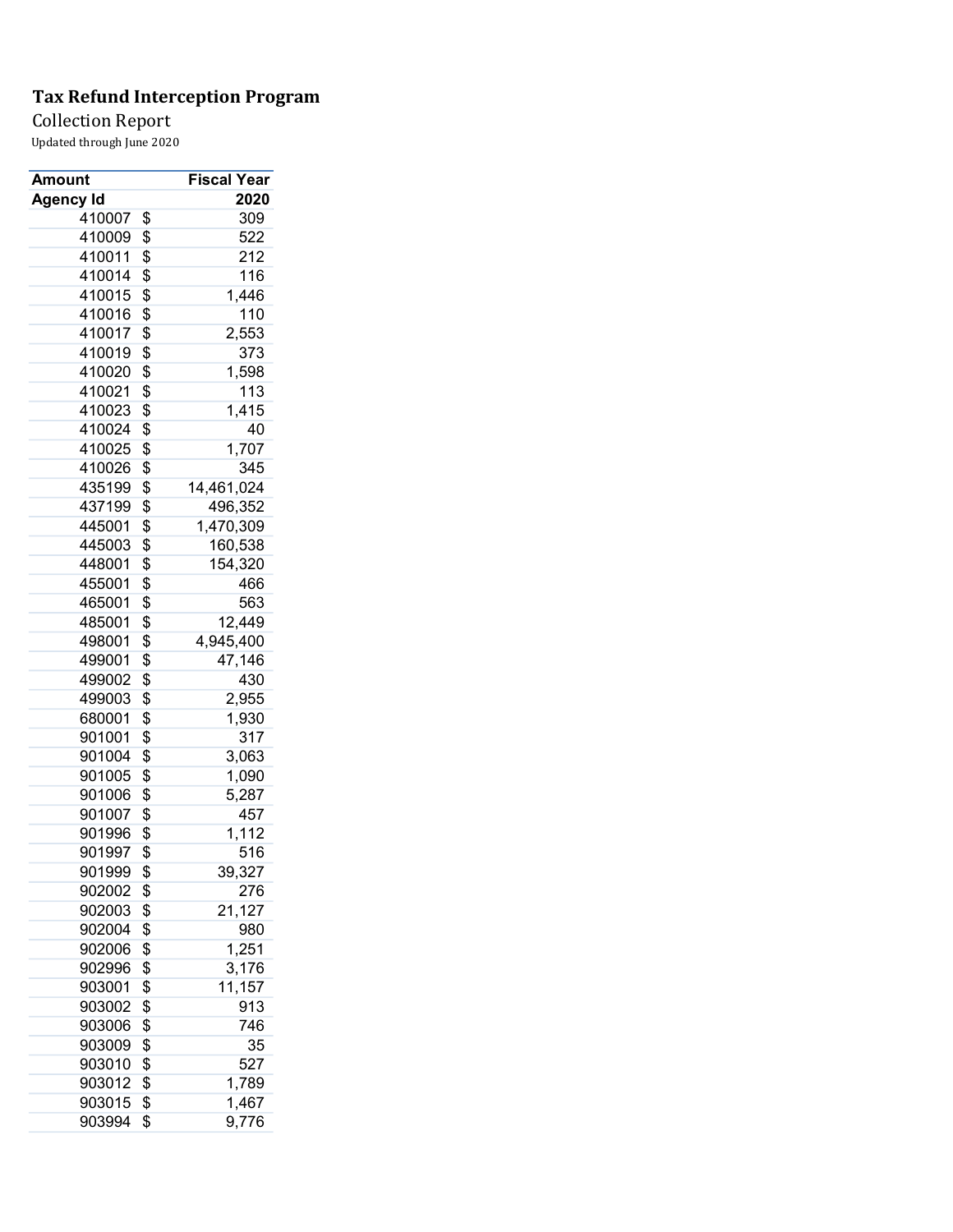Collection Report

| Amount           | Fiscal Year   |
|------------------|---------------|
| <b>Agency Id</b> | 2020          |
| 903995           | \$<br>1,062   |
| 903997           | \$<br>13,107  |
| 903998           | \$<br>462     |
| 903999           | \$<br>26,331  |
| 904001           | \$<br>1,644   |
| 904004           | \$<br>448     |
| 904997           | \$<br>1,693   |
| 904998           | \$<br>4,184   |
| 904999           | \$<br>8,926   |
| 905001           | \$<br>11,347  |
| 905002           | \$<br>351     |
| 905004           | \$<br>10,664  |
| 905005           | \$<br>266,856 |
| 905006           | \$<br>2,383   |
| 905008           | \$<br>27,274  |
| 905010           | \$<br>30      |
| 905012           | \$<br>409     |
| 905014           | \$<br>2,499   |
|                  |               |
| 905015           | \$<br>179     |
| 905018           | \$<br>1,431   |
| 905019           | \$<br>67,998  |
| 905020           | \$<br>306     |
| 905021           | \$<br>127     |
| 905023           | \$<br>7,164   |
| 905024           | \$<br>571     |
| 905025           | \$<br>1,620   |
| 905027           | \$<br>119     |
| 905030           | \$<br>157     |
| 905035           | \$<br>4,773   |
| 905036           | \$<br>849     |
| 905039           | \$<br>37,210  |
| 905991           | \$<br>18,893  |
| 905996           | \$<br>3,163   |
| 905997           | \$<br>36,124  |
| 905998           | \$<br>3,685   |
| 905999           | \$<br>51,658  |
| 906001           | \$<br>1,240   |
| 906002           | \$<br>1,937   |
| 906996           | \$<br>1,019   |
| 906997           | \$<br>135     |
| 906998           | \$<br>5,409   |
| 906999           | \$<br>1,585   |
| 907004           | \$<br>1,677   |
| 907996           | \$<br>152     |
| 907997           | \$<br>380     |
| 907998           | \$<br>2,378   |
| 907999           | \$<br>22,142  |
| 908001           | \$<br>987     |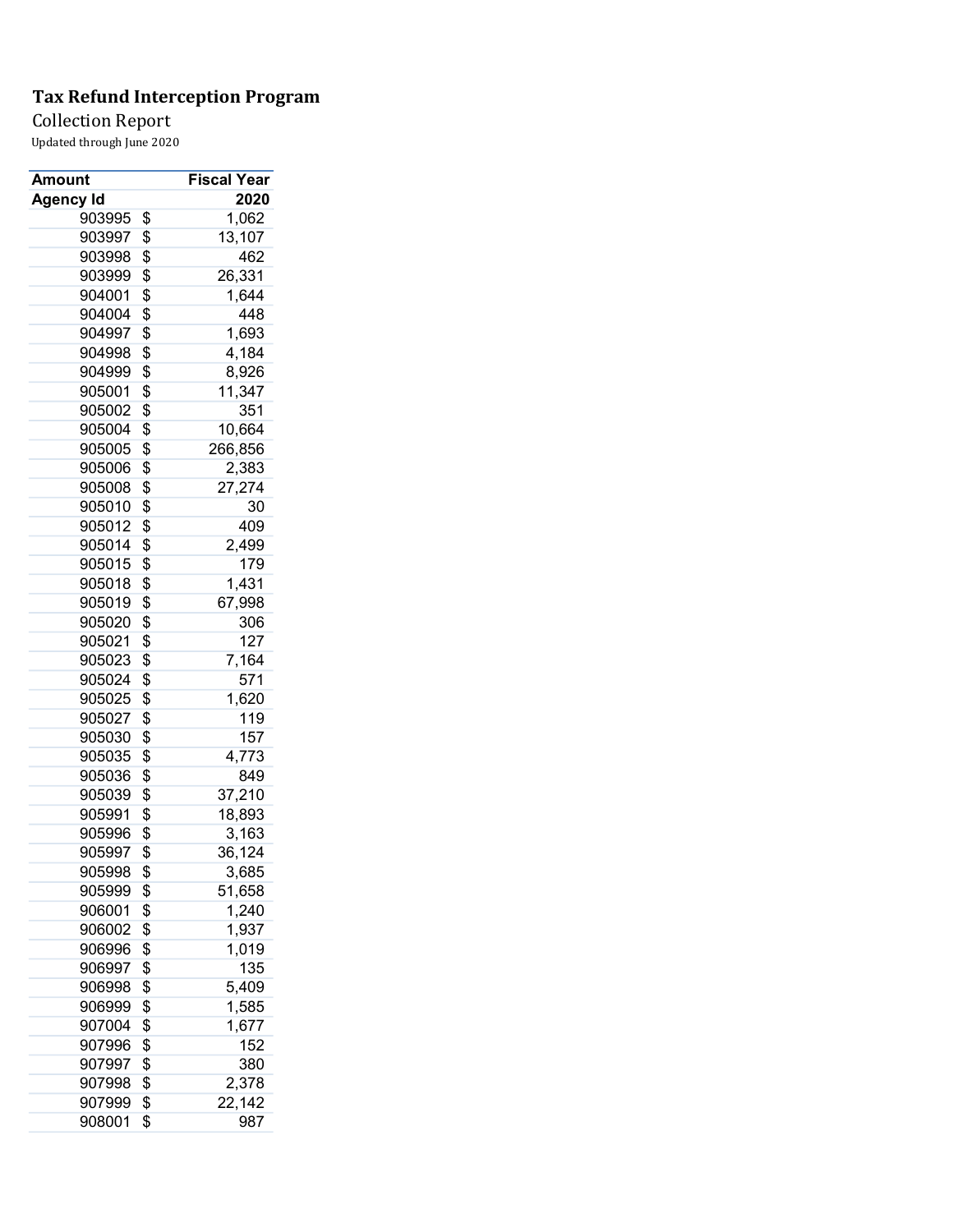Collection Report

| Amount           | <b>Fiscal Year</b> |
|------------------|--------------------|
| <b>Agency Id</b> | 2020               |
| 908003           | \$<br>6,790        |
| 908005           | \$<br>10,131       |
| 908994           | \$<br>4,097        |
| 908995           | \$<br>142          |
| 908996           | \$<br>1,981        |
| 908997           | \$<br>4,811        |
| 908998           | \$<br>2,362        |
| 908999           | \$<br>29,304       |
| 909001           | \$<br>67           |
| 909003           | \$<br>1,837        |
| 909004           | \$<br>20,580       |
| 909005           | \$<br>1,782        |
| 909006           | \$<br>604          |
| 909007           | \$<br>3,937        |
| 909012           | \$<br>28,755       |
| 909013           | \$<br>3,249        |
| 909995           | \$<br>2,255        |
| 909996           | \$<br>1,235        |
| 909997           | \$<br>23,383       |
| 909998           | \$<br>129,178      |
| 909999           | \$<br>1,385        |
| 910001           | \$<br>1,817        |
| 910002           | \$<br>2,866        |
| 910003           | \$<br>176          |
| 910005           | \$<br>6,598        |
| 910006           | \$<br>142          |
| 910008           | \$<br>2,822        |
| 910011           | \$<br>5,393        |
| 910994           | \$<br>1,295        |
| 910995           | \$<br>1,101        |
| 910997           | \$<br>13,073       |
| 910999           | \$<br>5,218        |
| 911001           | \$<br>18,378       |
| 911002           | \$<br>1,218        |
| 911005           | \$<br>329          |
| 911007           | \$<br>129          |
| 911008           | \$<br>219          |
|                  |                    |
| 911010           | \$<br>4,640        |
| 911013           | \$<br>4,892        |
| 911019           | \$<br>2,829        |
| 911994           | \$<br>3,064        |
| 911995           | \$<br>864          |
| 911996           | \$<br>27,091       |
| 911997           | \$<br>36,949       |
| 911999           | \$<br>305,661      |
| 912002           | \$<br>6,303        |
| 912003           | \$<br>2,074        |
| 912999           | \$<br>34,810       |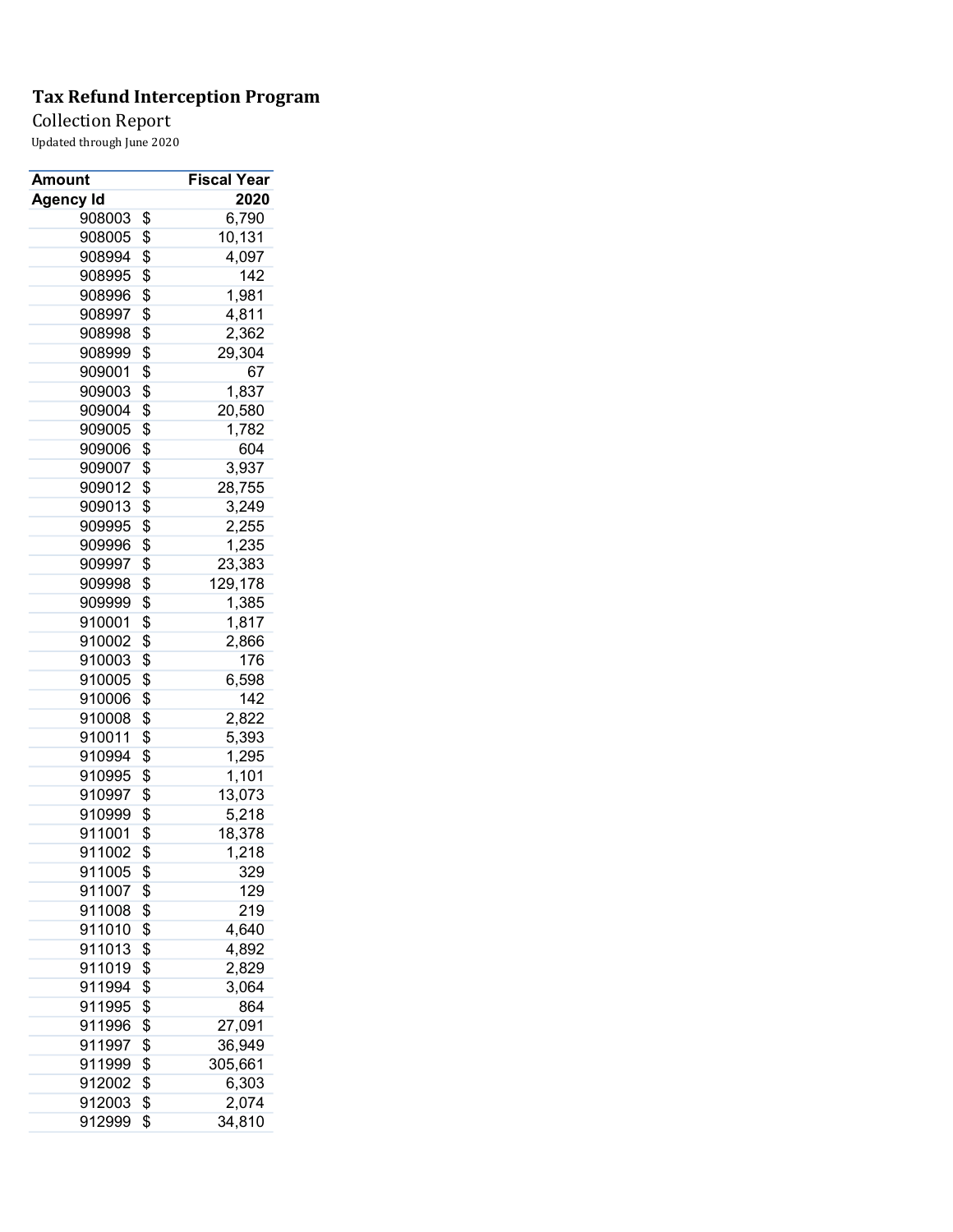Collection Report

| Amount           | Fiscal Year   |
|------------------|---------------|
| <b>Agency Id</b> | 2020          |
| 913003           | \$<br>217     |
| 913004           | \$<br>4,594   |
| 913006           | \$<br>4,211   |
| 913007           | \$<br>4,081   |
| 913008           | \$<br>2,887   |
| 913009           | \$<br>3,587   |
| 913010           | \$<br>5,313   |
| 913011           | \$<br>530     |
| 913012           | \$<br>9,066   |
| 913014           | \$<br>1,075   |
| 913017           | \$<br>4,013   |
| 913021           | \$<br>325     |
| 913022           | \$<br>1,523   |
| 913024           | \$<br>2,754   |
| 913026           | \$<br>9,501   |
| 913027           | \$<br>664     |
| 913029           | \$<br>2,668   |
| 913030           | \$<br>3,012   |
| 913032           | \$<br>19,607  |
| 913033           | \$<br>2,170   |
| 913034           | \$<br>2,110   |
| 913036           | \$<br>1,507   |
| 913039           | \$<br>24,103  |
| 913040           | \$<br>9,586   |
| 913041           | \$<br>5,093   |
| 913043           | \$<br>476     |
| 913044           | \$<br>422     |
| 913046           | \$<br>46,025  |
| 913047           | \$<br>3,066   |
| 913048           | \$<br>1,291   |
| 913049           | \$<br>1,094   |
| 913050           | \$<br>1,477   |
| 913051           | \$<br>13,689  |
| 913053           | \$<br>462,727 |
| 913055           | \$<br>76      |
| 913057           | \$<br>7,432   |
| 913059           | \$<br>5,259   |
| 913062           | 944           |
|                  | \$<br>79      |
| 913063           | \$            |
| 913065           | \$<br>5,044   |
| 913066           | \$<br>255     |
| 913068           | \$<br>4,308   |
| 913070           | \$<br>6,140   |
| 913071           | \$<br>557     |
| 913073           | \$<br>120     |
| 913074           | \$<br>17,694  |
| 913075           | \$<br>640     |
| 913078           | \$<br>2,596   |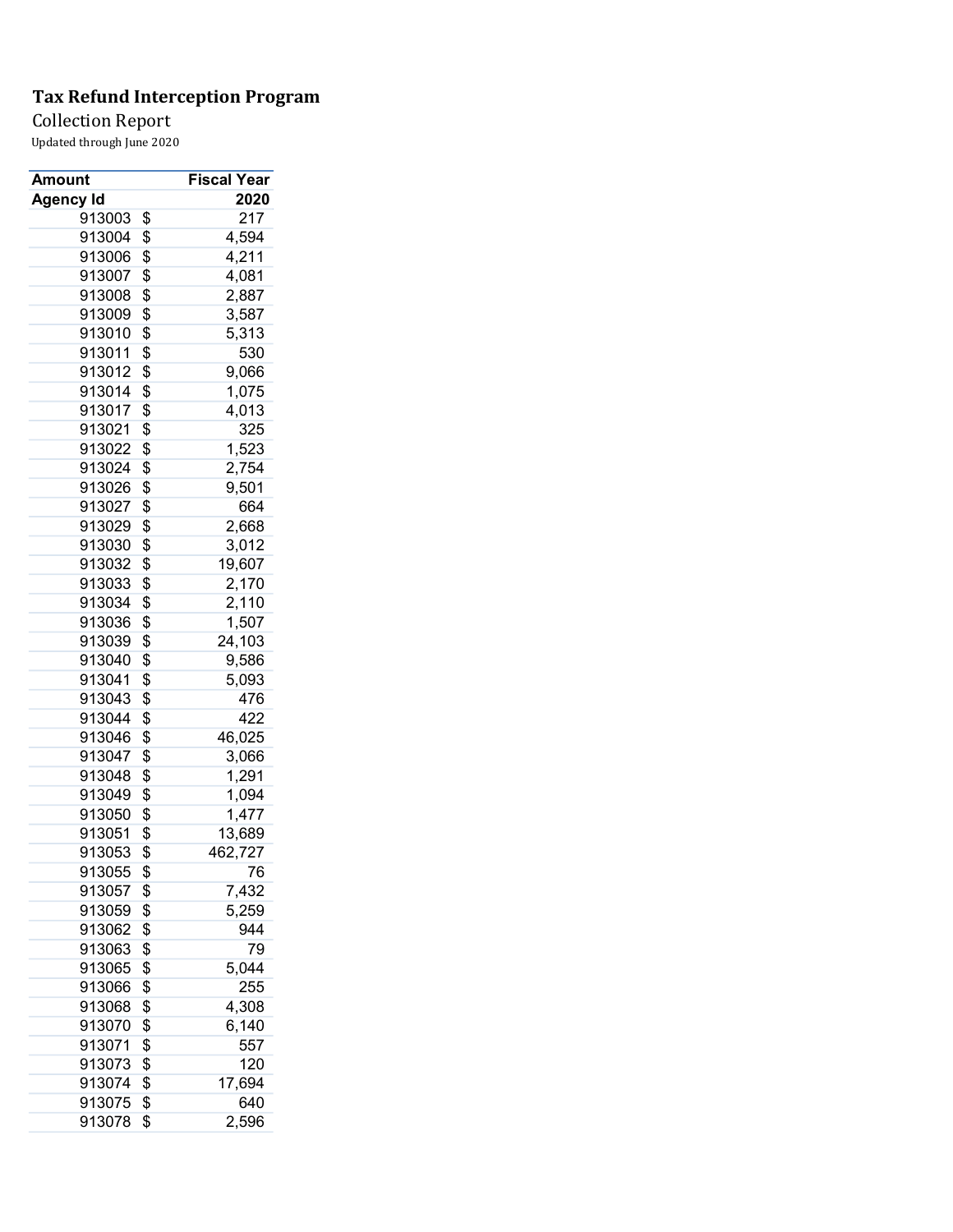Collection Report

| Amount           | <b>Fiscal Year</b> |
|------------------|--------------------|
| <b>Agency Id</b> | 2020               |
| 913079           | \$<br>35,279       |
| 913082           | \$<br>576          |
| 913992           | \$<br>27,165       |
| 913993           | \$<br>1,654        |
| 913996           | \$<br>34,518       |
| 913998           | \$<br>920,666      |
| 914002           | \$<br>23           |
| 914003           | \$<br>3,694        |
| 914005           | \$<br>6,733        |
| 914007           | \$<br>1,046        |
| 914009           | \$<br>379          |
| 914011           | \$<br>5,747        |
| 914017           | \$<br>3,691        |
| 914018           | \$<br>22,043       |
| 914020           | \$<br>175          |
| 914027           | \$<br>1,582        |
| 914030           | \$<br>180          |
| 914997           | \$<br>32,806       |
| 914998           | \$<br>908          |
| 914999           | \$<br>59,483       |
| 915002           | \$<br>8,959        |
| 915989           | \$<br>44,408       |
| 915995           | \$<br>1,006        |
| 915996           | \$<br>11,734       |
| 916001           | \$<br>7,214        |
| 916002           | \$<br>216          |
| 916997           | \$<br>2,960        |
| 916998           | \$<br>46,249       |
| 917001           | \$<br>5,250        |
| 917003           | \$<br>25,220       |
| 917005           | \$<br>13,606       |
| 917009           | \$<br>1,263        |
| 917997           | \$<br>7,270        |
| 917998           | \$<br>6,433        |
| 917999           | \$<br>70,138       |
| 918001           | \$<br>38,479       |
| 918002           | \$<br>3,091        |
| 918004           | \$<br>79,674       |
| 918995           | \$<br>138          |
| 918996           | \$<br>88,012       |
| 918997           | \$<br>7,458        |
| 918998           | \$<br>27,498       |
| 918999           | \$<br>5,181        |
| 919997           | \$<br>1,175        |
| 919998           | \$<br>1,919        |
| 919999           | \$<br>2,691        |
| 920001           | \$<br>13,674       |
| 920002           | \$<br>7,771        |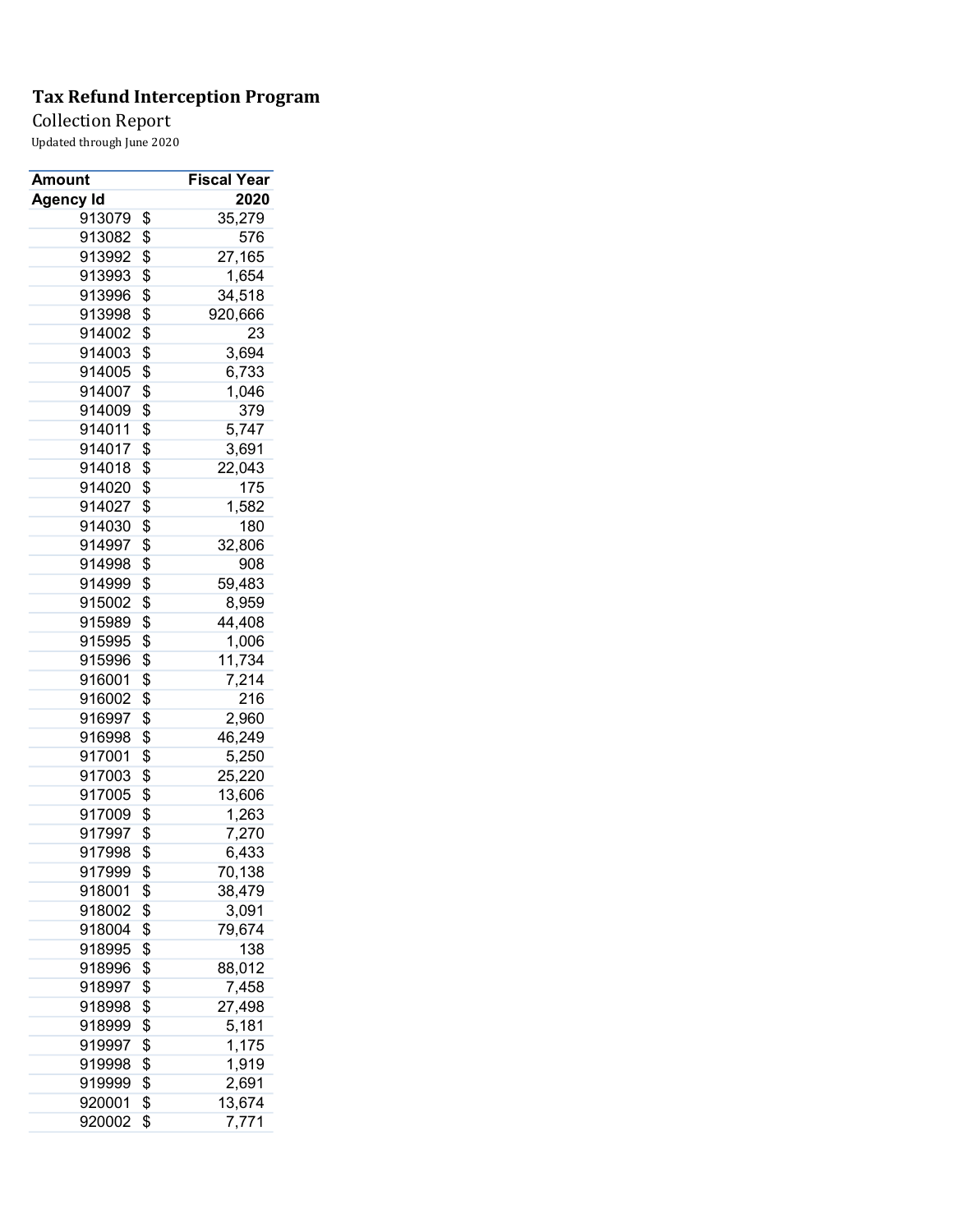### Collection Report

| Amount           | <b>Fiscal Year</b> |
|------------------|--------------------|
| <b>Agency Id</b> | 2020               |
| 920005           | \$<br>25,555       |
| 920006           | \$<br>7,238        |
| 920007           | \$<br>19,949       |
| 920008           | \$<br>16,419       |
| 920010           | \$<br>94           |
| 920011           | \$<br>700          |
| 920012           | \$<br>10,696       |
| 920014           | \$<br>778          |
| 920995           | \$<br>37,664       |
| 920996           | \$<br>636          |
| 920997           | \$<br>201,565      |
| 920998           | \$<br>84,689       |
| 920999           | \$<br>76,801       |
| 921003           | \$<br>25,812       |
| 921997           | \$<br>34,867       |
| 921998           | \$<br>20,929       |
| 921999           | \$<br>41           |
| 922001           | \$<br>3,784        |
| 922003           | \$<br>4,205        |
| 922004           | \$<br>6,651        |
| 922006           | \$<br>1,064        |
| 922007           | \$<br>160          |
| 922008           | \$<br>1,690        |
| 922011           | \$<br>109          |
| 922013           | \$<br>9,633        |
| 922014           | \$<br>2,048        |
| 922955           | \$<br>470          |
| 922996           | \$<br>3,954        |
| 922997           | \$<br>20,993       |
| 922998           | \$<br>417          |
| 922999           | \$<br>99,330       |
| 923001           | \$<br>571          |
| 923002           | \$<br>1,354        |
| 923003           | \$<br>319          |
| 923006           | \$<br>28,291       |
| 923997           | \$<br>2,393        |
| 923998           | \$<br>63,776       |
| 923999           | \$<br>77,371       |
| 924002           | \$<br>5,688        |
| 924004           | \$<br>6,950        |
| 924994           | \$<br>1,269        |
| 924995           | \$<br>215          |
| 924998           | \$<br>9,832        |
| 924999           | \$<br>7,113        |
| 925001           | \$<br>89           |
| 925002           | \$<br>428          |
| 925004           | \$<br>10,752       |
| 925005           | \$<br>81           |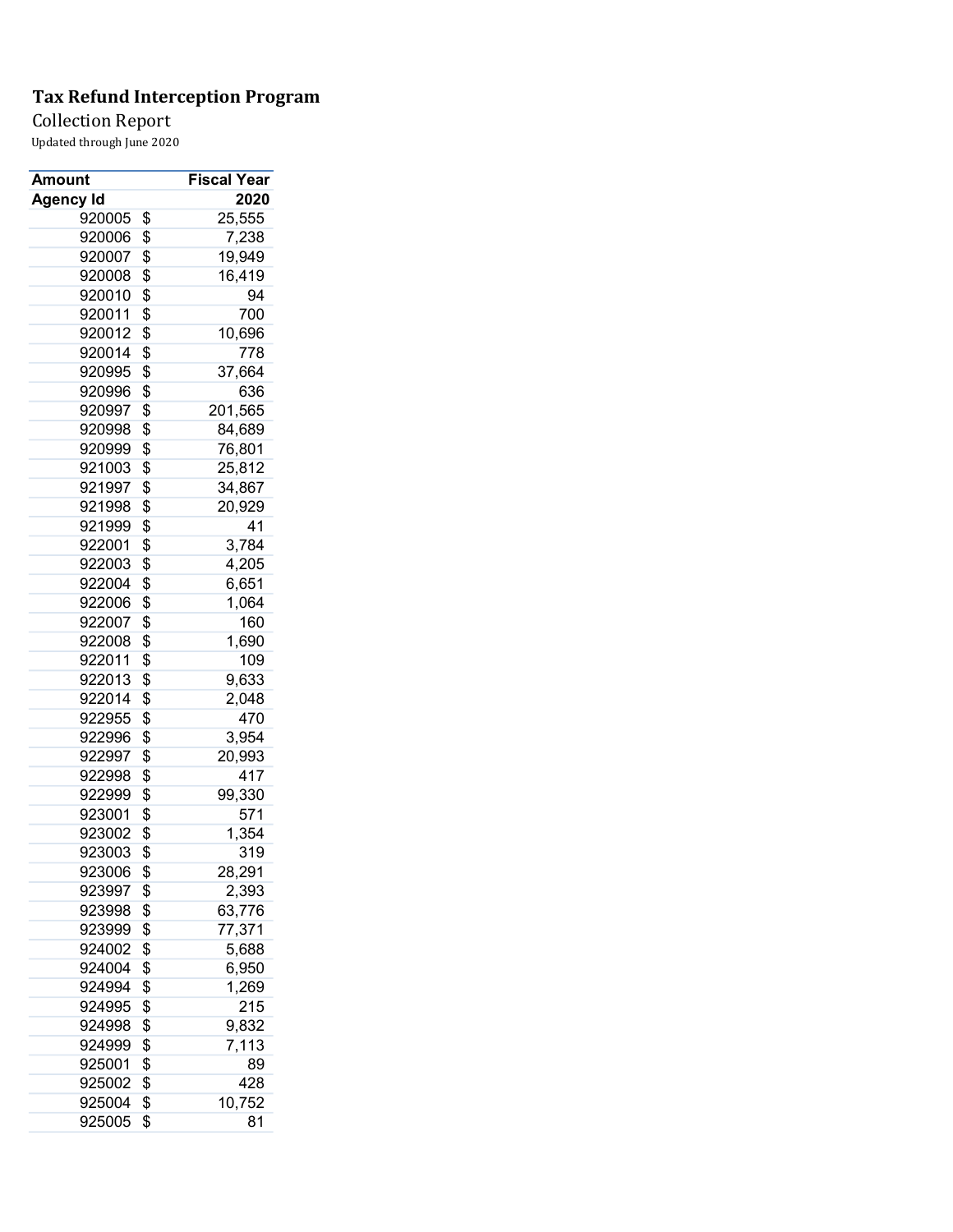Collection Report

| Amount           | Fiscal Year   |
|------------------|---------------|
| <b>Agency Id</b> | 2020          |
| 925006           | \$<br>811     |
| 925007           | \$<br>2,392   |
| 925999           | \$<br>230,891 |
| 926001           | \$<br>94      |
| 926004           | \$<br>1,871   |
| 926999           | \$<br>13,174  |
| 927002           | \$<br>7,509   |
| 927008           | \$<br>12,301  |
| 927994           | \$<br>5,231   |
| 927996           | \$<br>2,040   |
| 927998           | \$<br>11,878  |
| 927999           | \$<br>831     |
| 928003           | \$<br>83      |
| 928004           | \$<br>12,506  |
| 928005           | \$<br>20,575  |
| 928006           | \$<br>36      |
| 928009           | \$<br>1,524   |
| 928010           | \$<br>146     |
| 928011           | \$<br>1,360   |
| 928012           | \$<br>3,898   |
| 928016           | \$<br>7,134   |
| 928017           | \$<br>653     |
| 928020           | \$<br>447     |
| 928021           | \$<br>7,012   |
| 928022           | \$<br>15,422  |
| 928025           | \$<br>13,474  |
| 928026           | \$<br>1,727   |
| 928027           | \$<br>1,375   |
| 928029           | \$<br>35      |
| 928030           | \$<br>1,331   |
| 928031           | \$<br>1,722   |
| 928032           | \$<br>465     |
| 928033           | \$<br>1,761   |
| 928035           | \$<br>2,149   |
| 928036           | \$<br>285     |
| 928038           | \$<br>1,315   |
| 928994           | \$<br>1,036   |
| 928995           | \$<br>17,179  |
| 928996           | \$<br>30,673  |
| 928997           | \$<br>10,726  |
| 928998           | \$<br>5,360   |
| 928999           | \$<br>13,793  |
| 929001           | \$<br>991     |
| 929002           | \$<br>3,845   |
| 929004           | \$<br>143     |
| 929006           | \$<br>461     |
| 929007           | \$<br>1,010   |
| 929008           | \$<br>5,696   |
|                  |               |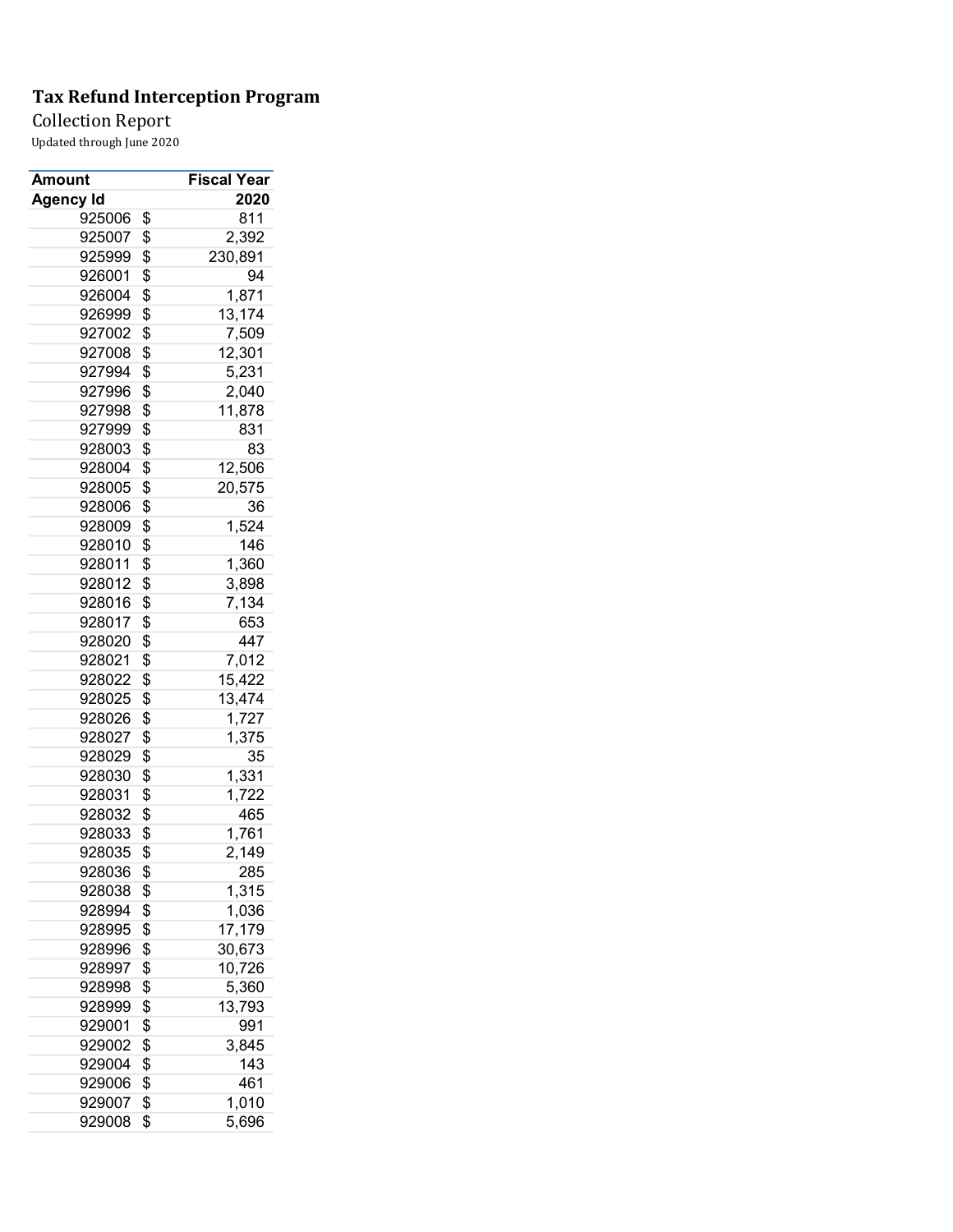Collection Report

| Amount           | <b>Fiscal Year</b> |
|------------------|--------------------|
| <b>Agency Id</b> | 2020               |
| 929011           | \$<br>45           |
| 929012           | \$<br>105          |
| 929014           | \$<br>276          |
| 929997           | \$<br>2,519        |
| 929998           | \$<br>7,217        |
| 929999           | \$<br>50,553       |
| 930001           | \$<br>3,957        |
| 930002           | \$<br>81,943       |
| 930003           | \$<br>290          |
| 930004           | \$<br>83,499       |
| 930005           | \$<br>20,301       |
| 930008           | \$<br>3,526        |
| 930012           | \$<br>12,578       |
| 930013           | \$<br>24,455       |
| 930014           | \$<br>314          |
| 930015           | \$<br>216,005      |
| 930016           | \$<br>1,141        |
| 930017           | \$<br>1,447        |
| 930018           | \$<br>40,388       |
| 930019           | \$<br>9,620        |
| 930998           | \$<br>27,793       |
| 930999           | \$<br>412,966      |
| 931001           | \$<br>1,093        |
| 931002           | \$<br>11,772       |
| 931003           | \$<br>816          |
| 931004           | \$<br>648          |
| 931005           | \$<br>2,949        |
| 931995           | \$<br>7,176        |
| 931997           | \$<br>288          |
| 931999           | \$<br>10,677       |
| 932001           | \$<br>4,956        |
| 932003           | \$<br>10,663       |
| 932005           | \$<br>9,250        |
| 932006           | \$<br>59,021       |
| 932008           | \$<br>3,421        |
| 932009           | \$<br>271          |
| 932011           | \$<br>188          |
| 932991           | \$<br>86,147       |
| 932992           | \$<br>2,788        |
| 932994           | \$<br>65,048       |
| 932995           | \$<br>7,803        |
| 932997           | \$<br>539          |
| 932998           | \$<br>44,653       |
| 932999           | \$<br>12,983       |
| 933002           | \$<br>1,037        |
| 933004           | \$<br>796          |
| 933006           | \$<br>1,463        |
| 933996           | \$<br>9,843        |
|                  |                    |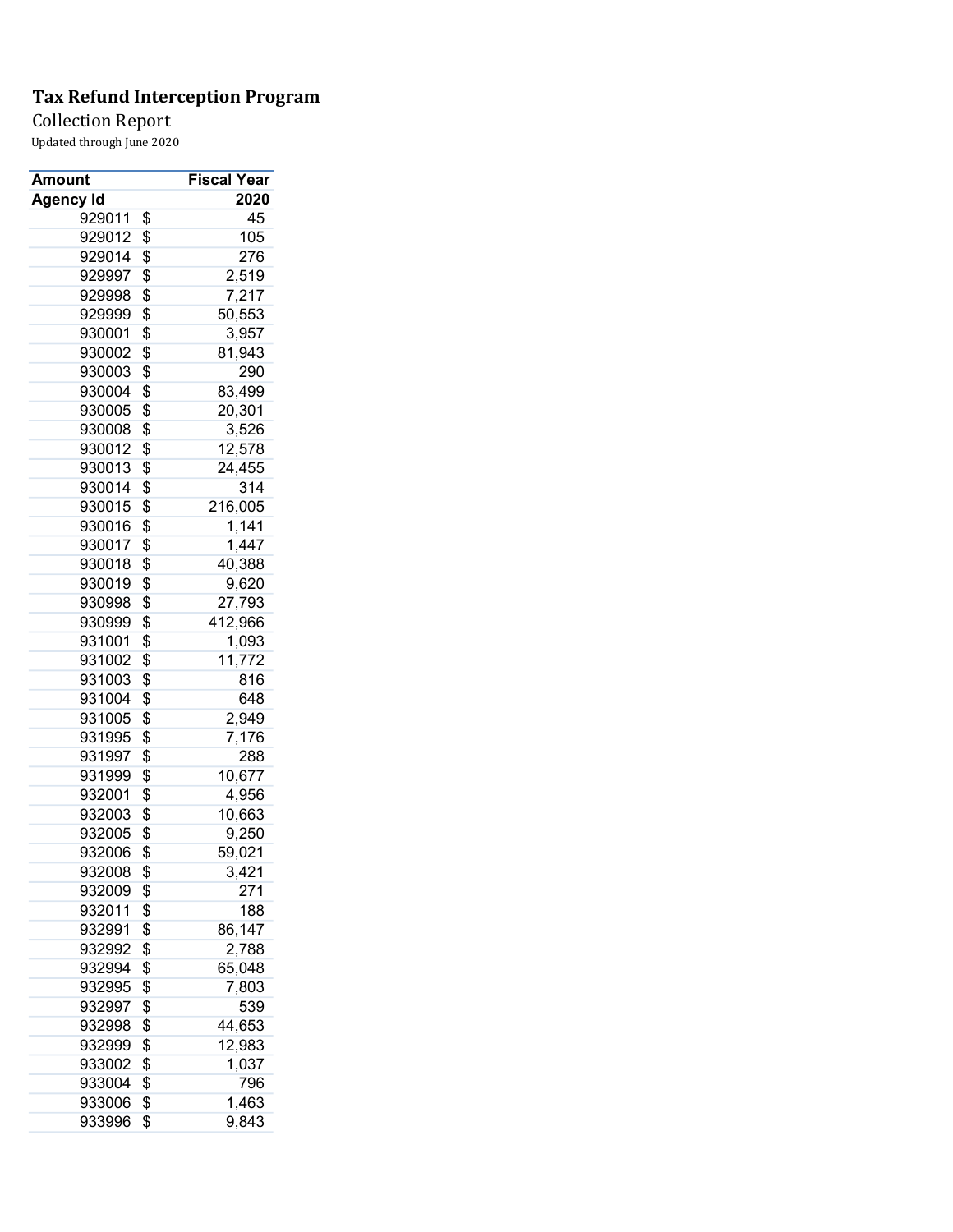Collection Report

| Amount           | <b>Fiscal Year</b> |
|------------------|--------------------|
| <b>Agency Id</b> | 2020               |
| 933998           | \$<br>831          |
| 934001           | \$<br>469          |
| 934002           | \$<br>8,587        |
| 934007           | \$<br>17,131       |
| 934008           | \$<br>1,245        |
| 934997           | \$<br>5,143        |
| 934998           | \$<br>21,669       |
| 935001           | \$<br>307          |
| 935002           | \$<br>316          |
| 935003           | \$<br>1,472        |
| 935004           | \$<br>1,307        |
| 935998           | \$<br>42,611       |
| 935999           | \$<br>24,571       |
| 936002           | \$<br>10,315       |
| 936004           | \$<br>3,838        |
| 936006           | \$<br>7,803        |
| 936008           | \$<br>3,579        |
| 936009           | \$<br>2,161        |
| 936010           | \$<br>4,945        |
| 936011           | \$<br>3,371        |
| 936013           | \$<br>15,544       |
| 936014           | \$<br>9,365        |
| 936015           | \$<br>2,169        |
| 936016           | \$<br>139          |
| 936996           | \$<br>20,237       |
| 936997           | \$<br>281          |
| 936998           | \$<br>84,991       |
| 936999           | \$<br>82,337       |
| 937001           | \$<br>102          |
| 937002           | \$<br>8,957        |
| 937003           | \$<br>4,042        |
| 937004           | \$<br>122,117      |
| 937005           | \$<br>9,502        |
| 937006           | \$<br>247          |
| 937008           | \$<br>12,484       |
| 937010           | \$<br>3,788        |
| 937012           | \$<br>30,538       |
| 937013           | \$<br>300          |
| 937014           | \$<br>4,036        |
| 937015           | \$<br>972          |
| 937017           | \$<br>1,165        |
| 937020           | \$<br>163          |
| 937024           | \$<br>5,121        |
| 937027           | \$<br>6,942        |
| 937028           | \$<br>6,123        |
| 937994           | \$<br>34,266       |
| 937995           | \$<br>50,442       |
| 937999           | \$<br>2,316        |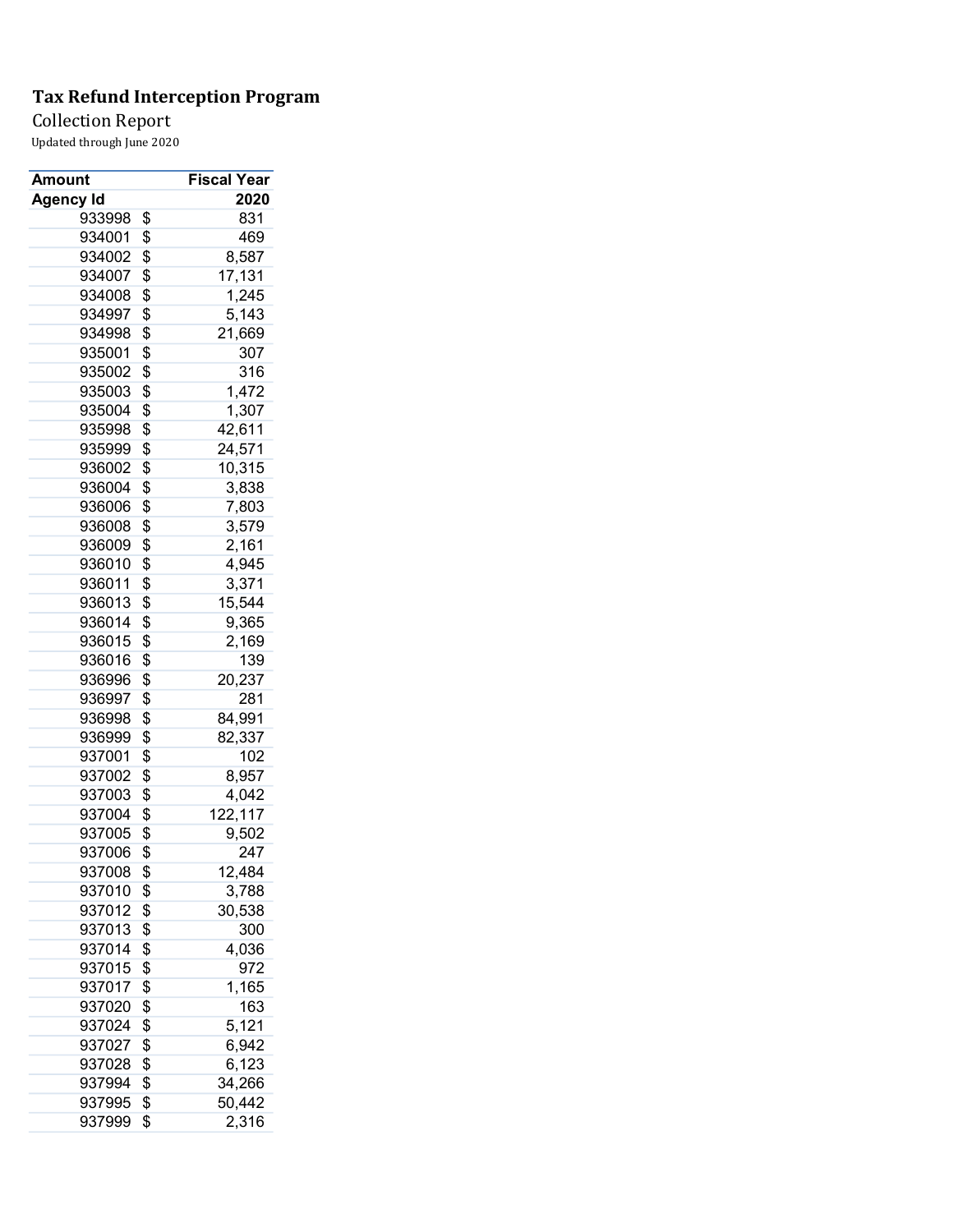Collection Report

| Amount           | <b>Fiscal Year</b> |
|------------------|--------------------|
| <b>Agency Id</b> | 2020               |
| 938004           | \$<br>3,131        |
| 938008           | \$<br>1,125        |
| 938009           | \$<br>4,369        |
| 938011           | \$<br>6,125        |
| 938012           | \$<br>287          |
| 938016           | \$<br>897          |
| 938019           | \$<br>4,552        |
| 938021           | \$<br>188          |
| 938024           | \$<br>2,277        |
| 938997           | \$<br>15,592       |
| 938998           | \$<br>17,165       |
| 938999           | \$<br>35,955       |
| 939994           | \$<br>3,512        |
| 939995           | \$<br>1,850        |
| 939997           | \$<br>6,688        |
| 939998           | \$<br>4,641        |
| 939999           | \$<br>1,049        |
| 940001           | \$<br>2,840        |
| 940002           | \$<br>2,673        |
| 940003           | \$<br>153,888      |
| 940005           | \$<br>24,915       |
| 940006           | \$<br>1,540        |
| 940007           | \$<br>37,969       |
| 940008           | \$<br>10,747       |
| 940009           | \$<br>2,442,515    |
| 940010           | \$<br>173          |
| 940011           | \$<br>649          |
| 940012           | \$<br>1,057        |
| 940013           | \$<br>2,053        |
| 940015           | \$<br>6,307        |
| 940016           | \$<br>73,236       |
| 940017           | \$<br>99           |
| 940018           | \$<br>1,007,010    |
| 940020           | \$<br>16,365       |
| 940023           | \$<br>2,513        |
| 940024           | \$<br>2,831        |
| 940027           | \$<br>23,582       |
| 940028           | \$<br>14,725       |
| 940029           | \$<br>12,216       |
| 940030           | \$<br>41,468       |
| 940032           | \$<br>62,362       |
| 940034           | \$<br>234,434      |
| 940035           | \$<br>149,322      |
| 940036           | \$<br>1,186        |
| 940037           | \$<br>300          |
| 940040           | \$<br>3,246        |
| 940041           | \$<br>5,931        |
| 940042           | \$<br>9,318        |
|                  |                    |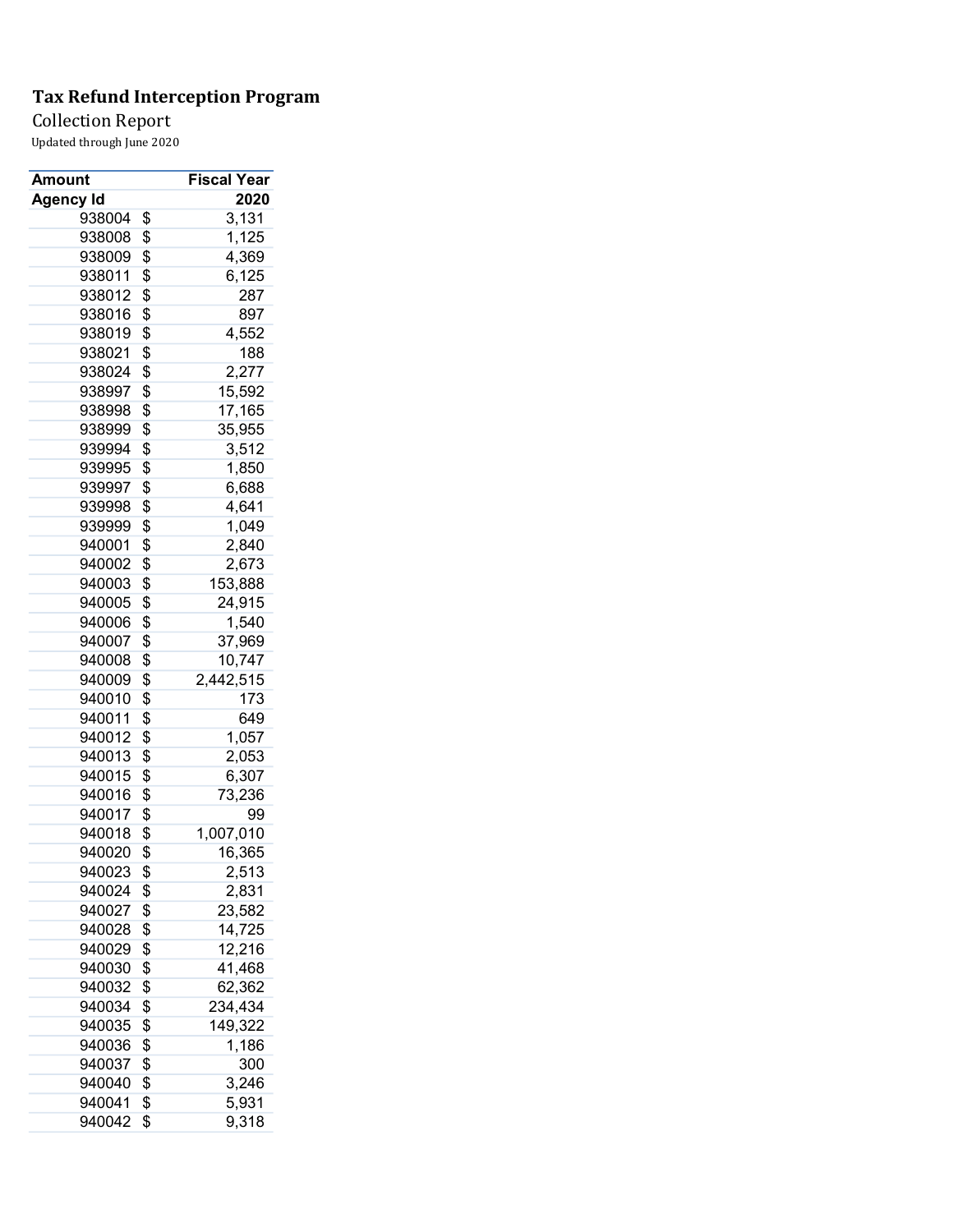### Collection Report

| Amount           | <b>Fiscal Year</b> |
|------------------|--------------------|
| <b>Agency Id</b> | 2020               |
| 940043           | \$<br>35,643       |
| 940045           | \$<br>153,951      |
| 940047           | \$<br>2,738        |
| 940048           | \$<br>51,492       |
| 940050           | \$<br>9,040        |
| 940051           | \$<br>77,553       |
| 940054           | \$<br>57,802       |
| 940055           | \$<br>7,954        |
| 940056           | \$<br>10,426       |
| 940057           | \$<br>1,177        |
| 940058           | \$<br>7,480        |
| 940059           | \$<br>77,760       |
| 940060           | \$<br>591          |
| 940061           | \$<br>131,903      |
| 940062           | \$<br>5,153        |
| 940063           | \$<br>82,053       |
| 940064           | \$<br>3,370        |
| 940065           | \$<br>94,768       |
| 940066           | \$<br>3,210        |
| 940068           | \$<br>117,259      |
| 940069           | \$<br>2,504        |
| 940070           | \$<br>42,260       |
| 940992           | \$<br>7,738        |
| 940993           | \$<br>194          |
| 940994           | \$<br>124,078      |
| 940996           | \$<br>6,973        |
| 940997           | \$<br>23,111       |
| 940998           | \$<br>286,064      |
| 940999           | \$<br>2,129,496    |
| 941001           | \$<br>13,658       |
| 941002           | \$<br>1,638        |
| 941003           | \$<br>565          |
| 941006           | \$<br>364          |
| 941009           | \$<br>969          |
| 941014           | \$<br>1,<br>150    |
| 941994           | \$<br>255          |
| 941995           | \$<br>3,458        |
| 941996           | \$<br>4,815        |
| 941997           | \$<br>15,065       |
| 941998           | \$<br>24,568       |
| 941999           | \$<br>5,844        |
| 942002           | \$<br>3,397        |
| 942003           | \$<br>3,464        |
| 942004           | \$<br>5,373        |
| 942005           | \$<br>640          |
| 942006           | \$<br>16,773       |
| 942008           | \$<br>289          |
| 942009           | \$<br>997          |
|                  |                    |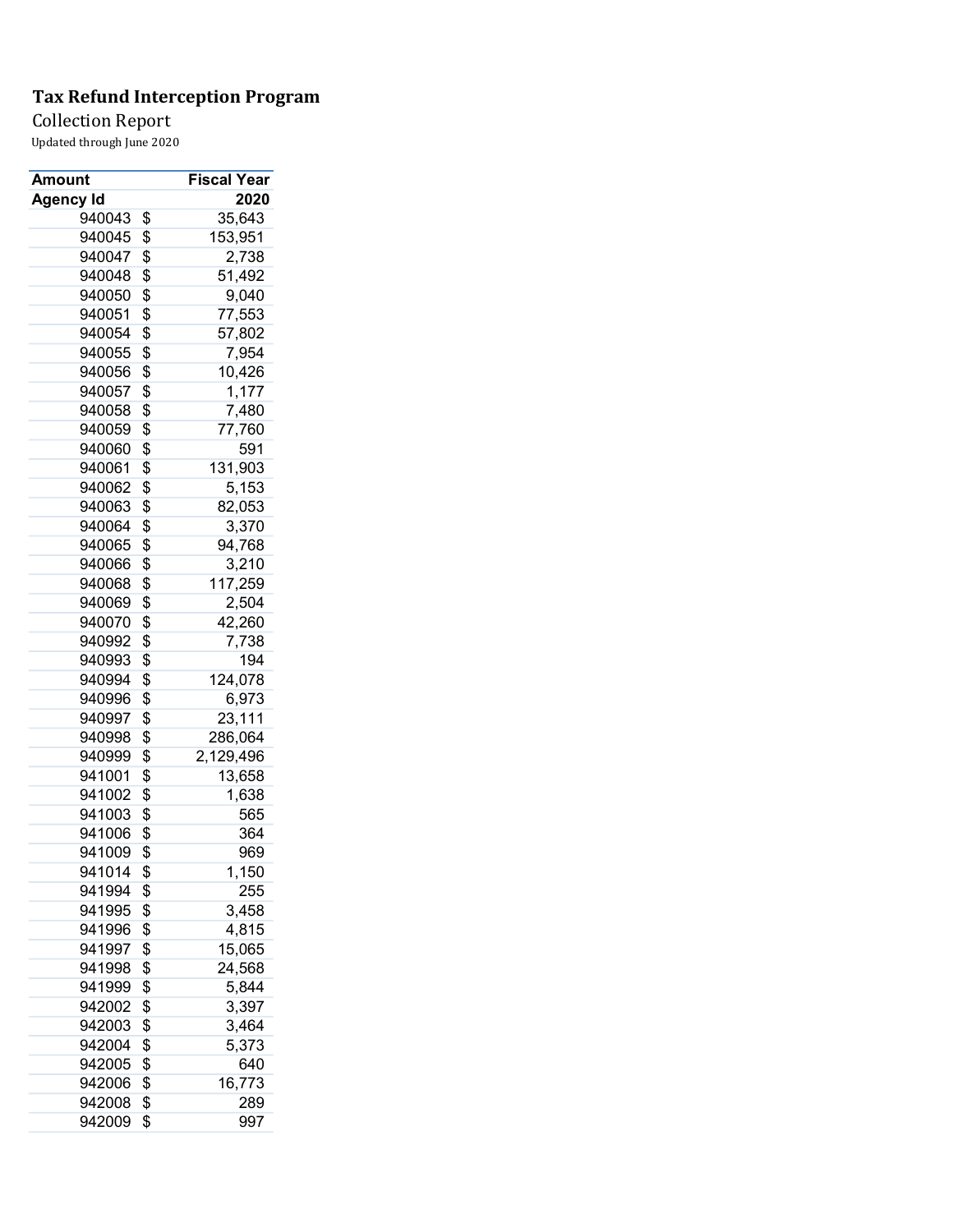Collection Report

| Amount           | <b>Fiscal Year</b> |
|------------------|--------------------|
| <b>Agency Id</b> | 2020               |
| 942995           | \$<br>86           |
| 942996           | \$<br>11,872       |
| 942997           | \$<br>46,272       |
| 942998           | \$<br>1,245        |
| 942999           | \$<br>37,743       |
| 943001           | \$<br>195          |
| 943003           | \$<br>46           |
| 943004           | \$<br>20,827       |
| 943994           | \$<br>18,224       |
| 943995           | \$<br>809          |
| 943998           | \$<br>138          |
| 943999           | \$<br>26,619       |
| 944001           | \$<br>15,268       |
| 944002           | \$<br>4,799        |
| 944007           | \$<br>38           |
| 944008           | \$<br>19,816       |
| 944009           | \$<br>694          |
| 944013           | \$<br>360          |
| 944015           | \$<br>45,612       |
| 944016           | \$<br>328          |
| 944019           | \$<br>514          |
| 944020           | \$<br>1,028        |
| 944021           | \$<br>1,000        |
| 944022           | \$<br>14,909       |
| 944023           | \$<br>6,982        |
| 944025           | \$<br>1,652        |
| 944026           | \$<br>56           |
| 944027           | \$<br>4,727        |
| 944028           | \$<br>2,094        |
| 944029           | \$<br>2,136        |
| 944033           | \$<br>99,716       |
| 944034           | \$<br>39,578       |
| 944035           | \$<br>1,647        |
| 944039           | \$<br>6,229        |
| 944040           | \$<br>1,132        |
| 944992           | \$<br>4,208        |
|                  | 1,406              |
| 944993           | \$                 |
| 944994           | \$<br>22,835       |
| 944995           | \$<br>977          |
| 944996           | \$<br>1,888        |
| 944997           | \$<br>1,232        |
| 944998           | \$<br>393,180      |
| 944999           | \$<br>28,278       |
| 945002           | \$<br>120          |
| 945006           | \$<br>25           |
| 945010           | \$<br>40,902       |
| 945013           | \$<br>4,472        |
| 945014           | \$<br>4,535        |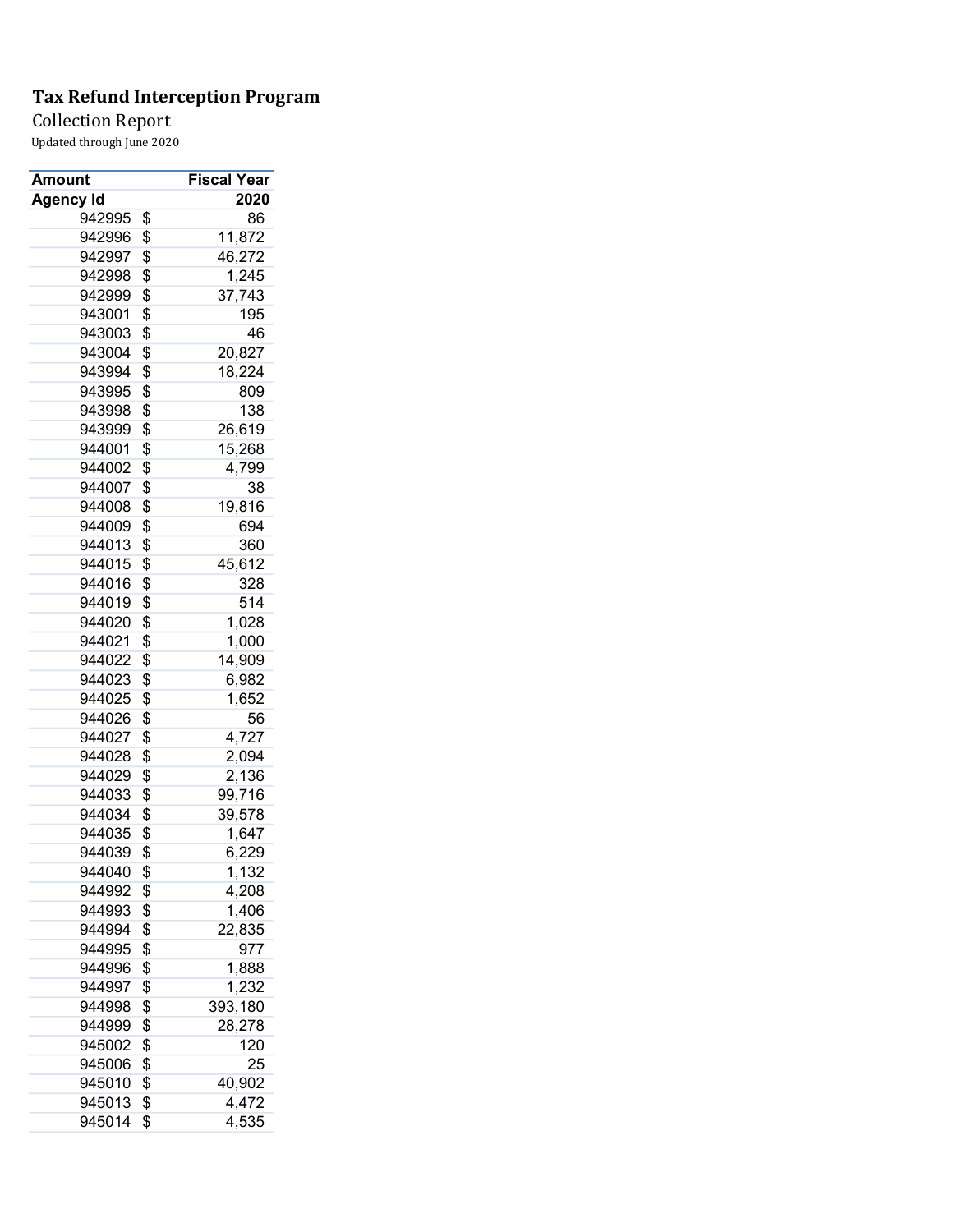Collection Report

| Amount           | <b>Fiscal Year</b> |
|------------------|--------------------|
| <b>Agency Id</b> | 2020               |
| 945015           | \$<br>19,457       |
| 945016           | \$<br>149          |
| 945017           | \$<br>5,769        |
| 945018           | \$<br>5,784        |
| 945023           | \$<br>364          |
| 945998           | \$<br>8,020        |
| 945999           | \$<br>49,072       |
| 946001           | \$<br>906          |
| 946996           | \$<br>594          |
| 946998           | \$<br>5,545        |
| 946999           | \$<br>1,399        |
| 947003           | \$<br>1,435        |
| 947005           | \$<br>1,478        |
| 947009           | \$<br>1,345        |
| 947010           | \$<br>9,881        |
| 947015           | \$<br>293          |
| 947017           | \$<br>227          |
| 947997           | \$<br>7,018        |
| 947998           | \$<br>651          |
| 947999           | \$<br>67           |
| 948001           | \$<br>3,723        |
| 948002           | \$<br>1,055        |
| 948004           | \$<br>107          |
| 948007           | \$<br>1,044        |
| 948012           | \$<br>720          |
| 948998           | \$<br>10,887       |
| 948999           | \$<br>40,845       |
| 949001           | \$<br>18,358       |
| 949003           | \$<br>99           |
| 949004           | \$<br>409          |
| 949992           | \$<br>6,297        |
| 949995           | \$<br>2,704        |
| 949996           | \$<br>144          |
| 949997           | \$<br>17,111       |
| 949998           | \$<br>4,885        |
| 949999           | \$<br>1,349        |
| 950994           | \$<br>8,457        |
| 950995           | \$<br>1,542        |
| 950997           | \$<br>13,620       |
| 950998           | \$<br>1,397        |
| 950999           | \$<br>14,109       |
| 951003           | \$<br>1,641        |
| 951004           | \$<br>48           |
| 951010           | \$<br>5,401        |
| 951011           | \$<br>17,807       |
| 951012           | \$<br>7,361        |
| 951013           | \$<br>3,835        |
| 951015           | \$<br>5,631        |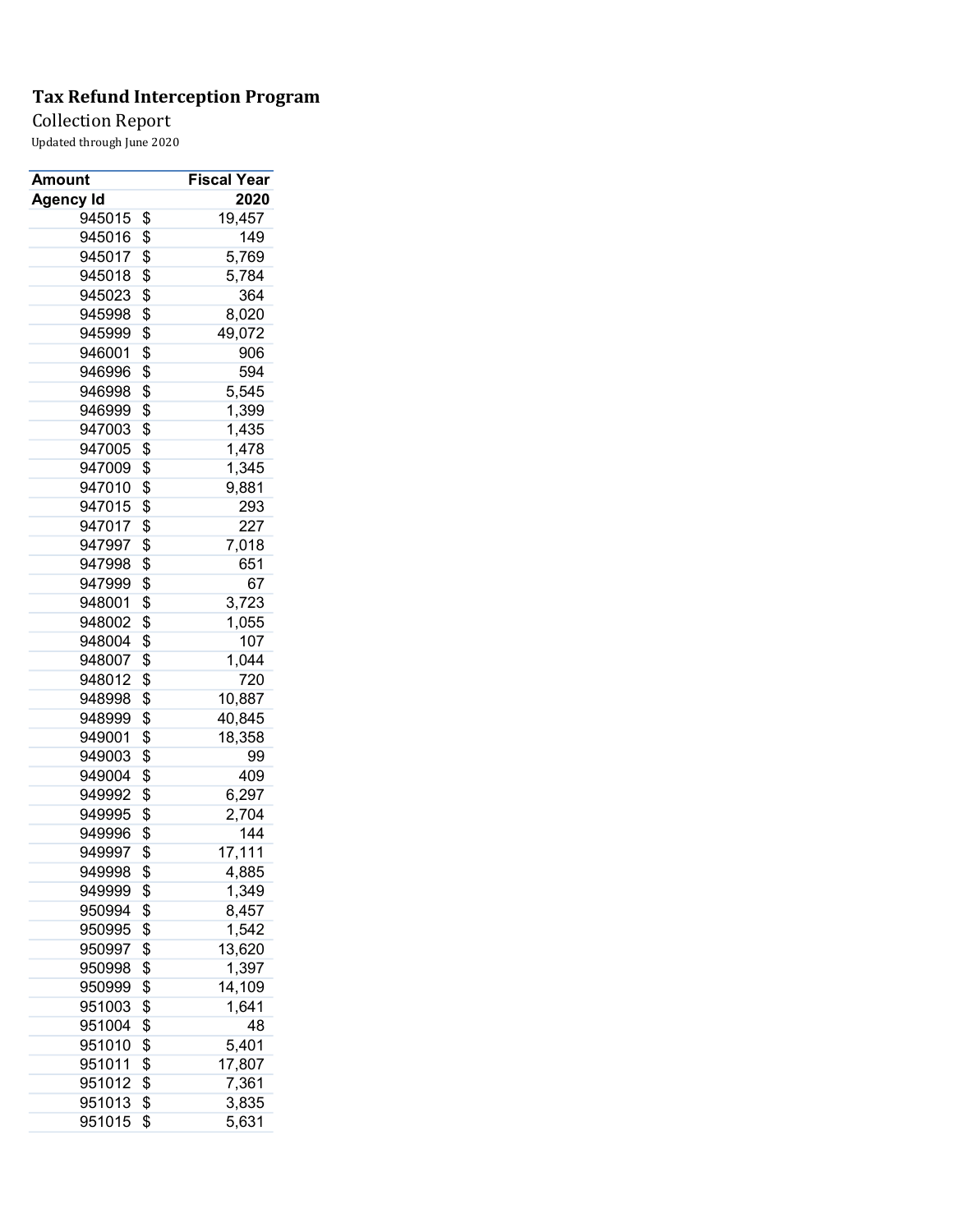Collection Report

| Amount           | Fiscal Year   |
|------------------|---------------|
| <b>Agency Id</b> | 2020          |
| 951018           | \$<br>555     |
| 951019           | \$<br>5,289   |
| 951020           | \$<br>97      |
| 951021           | \$<br>716     |
| 951022           | \$<br>6,430   |
| 951023           | \$<br>109,590 |
| 951027           | \$<br>5,357   |
| 951030           | \$<br>842     |
| 951033           | \$<br>4,681   |
| 951034           | \$<br>14,404  |
| 951989           | \$<br>27,835  |
| 951990           | \$<br>85,570  |
| 951991           | \$<br>45,972  |
| 951994           | \$<br>2,486   |
| 951996           | \$<br>414,484 |
| 952001           | \$<br>293     |
| 952002           | \$<br>379     |
| 952003           | \$<br>2,183   |
| 952004           | \$<br>103     |
| 952006           | \$<br>513     |
| 952008           | \$<br>1,634   |
| 952992           | \$<br>943     |
| 952996           | \$<br>860     |
| 952997           | \$<br>1,138   |
| 952998           | \$<br>12,204  |
| 952999           | \$<br>18,146  |
| 953001           | \$<br>11,669  |
| 953002           | \$<br>33      |
| 953004           | \$<br>792     |
| 953005           | \$<br>191     |
| 953006           | \$<br>1,375   |
| 953007           | \$<br>15,372  |
| 953008           | \$<br>297     |
| 953012           | \$<br>475     |
| 953013           | \$<br>12,137  |
| 953015           | \$<br>2,856   |
| 953016           | \$<br>314     |
| 953017           | \$<br>1,845   |
| 953021           | \$<br>4,133   |
| 953022           | \$<br>145,166 |
| 953023           | \$<br>13,691  |
| 953024           | \$<br>5,052   |
| 953025           | \$<br>11,515  |
|                  |               |
| 953026           | \$<br>11,321  |
| 953032           | \$<br>381     |
| 953033           | \$<br>2,219   |
| 953034           | \$<br>144     |
| 953036           | \$<br>28,308  |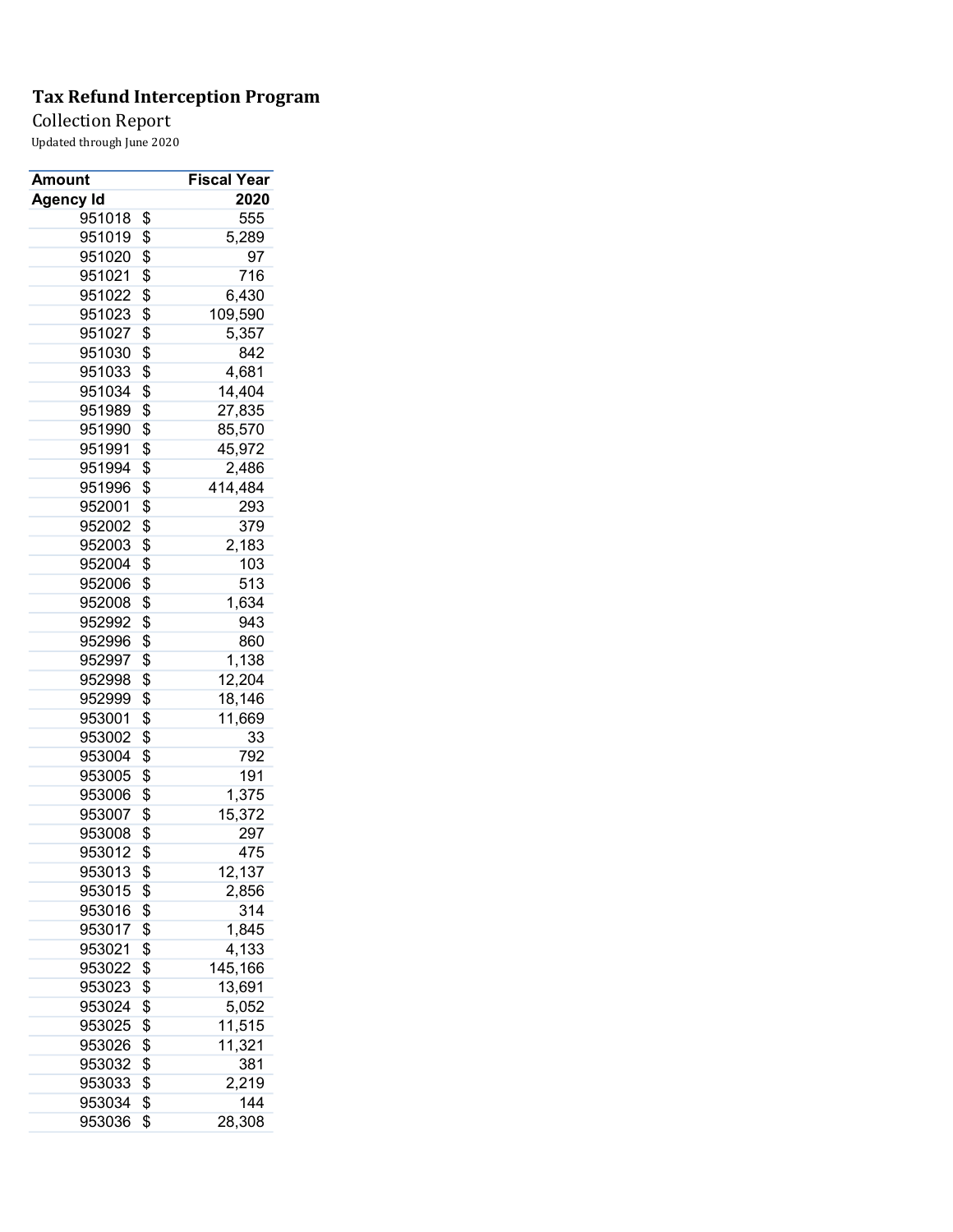Collection Report

| Amount           | Fiscal Year   |
|------------------|---------------|
| <b>Agency Id</b> | 2020          |
| 953037           | \$<br>5,968   |
| 953043           | \$<br>9,252   |
| 953997           | \$<br>18,912  |
| 953999           | \$<br>817,344 |
| 954003           | \$<br>535     |
| 954993           | \$<br>14,681  |
| 954997           | \$<br>6,307   |
| 954998           | \$<br>16,190  |
| 954999           | \$<br>12,035  |
| 955002           | \$<br>2,092   |
| 955005           | \$<br>24,341  |
| 955008           | \$<br>1,587   |
| 955009           | \$<br>342     |
| 955010           | \$<br>3,278   |
| 955012           | \$<br>3,297   |
| 955017           | \$<br>19,277  |
| 955018           | \$<br>37,163  |
| 955019           | \$<br>90      |
| 955024           | \$<br>277     |
| 955026           | \$<br>6,546   |
| 955030           | \$<br>1,120   |
| 955035           | \$<br>2,432   |
| 955997           | \$<br>14,258  |
| 955999           | \$<br>9,221   |
| 956001           | \$<br>380     |
| 956003           | \$<br>38,727  |
| 956004           | \$<br>14,931  |
| 956006           | \$<br>370     |
| 956009           | \$<br>17,733  |
| 956010           | \$<br>250     |
| 956012           | \$<br>201     |
| 956013           | \$<br>250     |
| 956014           | \$<br>4,467   |
| 956016           | \$<br>38,214  |
| 956019           | \$<br>3,371   |
| 956991           | \$<br>1,601   |
| 956992           | \$<br>70,204  |
| 956993           | \$<br>51,709  |
| 956995           | \$<br>43,851  |
| 956996           | \$<br>12,246  |
| 956997           | \$<br>9,521   |
| 956998           | \$<br>204,192 |
| 956999           | \$<br>11,036  |
| 957996           | \$<br>1,416   |
| 957997           | \$<br>2,996   |
| 957998           | \$<br>1,952   |
| 957999           | \$<br>16,532  |
| 958001           | \$<br>6,195   |
|                  |               |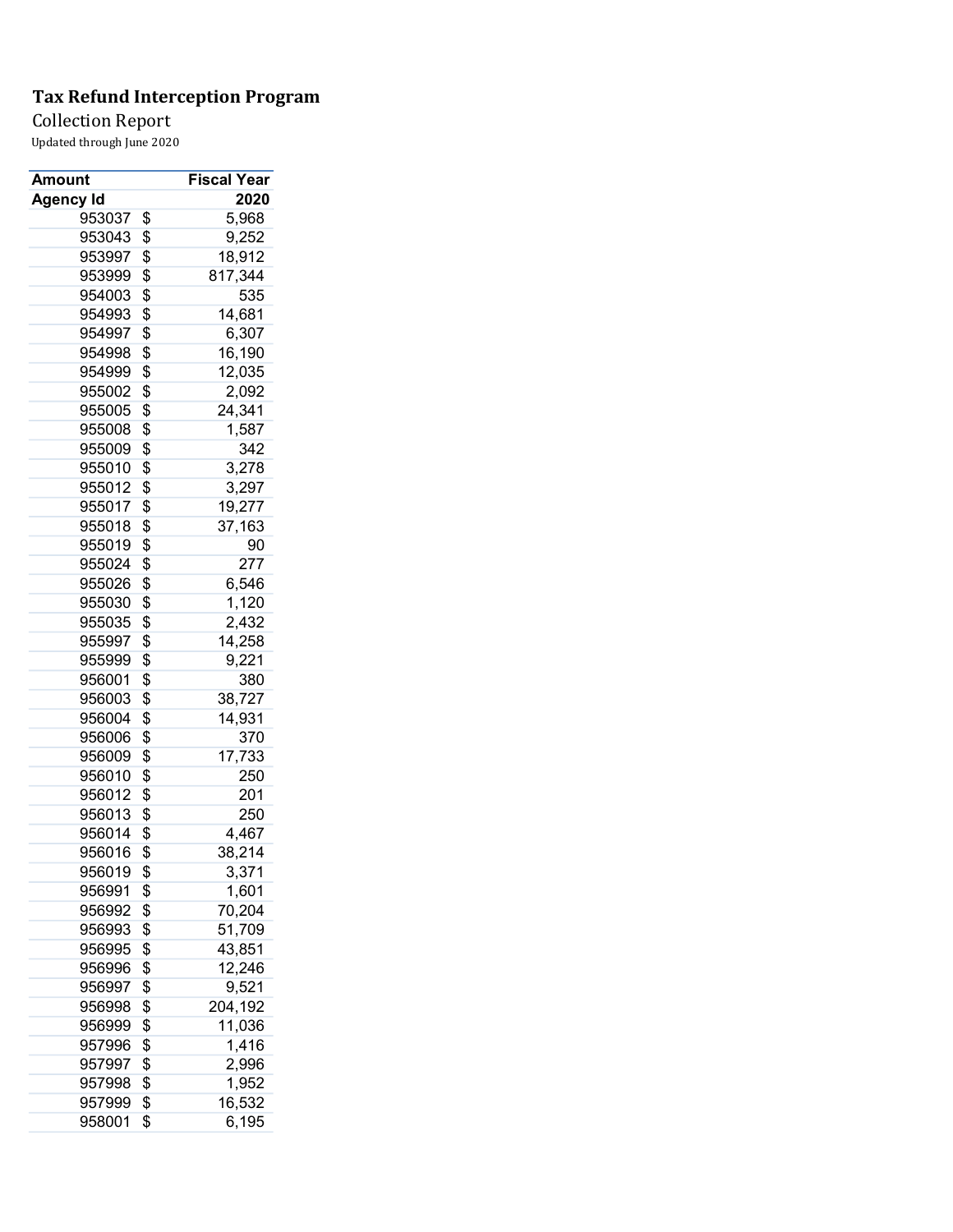Collection Report

| Amount           | Fiscal Year        |
|------------------|--------------------|
| <b>Agency Id</b> | 2020               |
| 958006           | \$<br>6,570        |
| 958007           | \$<br>9,547        |
| 958008           | \$<br>147          |
| 958010           | \$<br>4,563        |
| 958011           | \$<br>3,431        |
| 958012           | \$<br>11,764       |
| 958016           | \$<br>730          |
| 958991           | \$<br>6,993        |
| 958992           | \$<br>11,698       |
| 958993           | \$<br>6,829        |
| 958994           | \$<br>15,598       |
| 958996           | \$<br>84           |
| 958997           | \$<br>759          |
| 958999           | \$<br>164,733      |
| 959001           | \$<br>3,001        |
| 959003           | \$<br>699          |
| 959007           | \$<br>7,927        |
| 959008           | \$<br>1,329        |
| 959010           | \$<br>251          |
| 959012           | \$<br>97           |
| 959014           | \$<br>125          |
| 959016           | \$<br>29,040       |
| 959019           | \$<br>8,974        |
| 959025           | \$<br>304          |
| 959991           | \$<br>49,949       |
| 959993           | \$<br>710          |
| 959994           | \$<br>4,782        |
| 959995           | \$<br>11,415       |
| 959997           | \$<br>191          |
| 959998           | \$<br>220,487      |
| 959999           | \$<br>16,040       |
| 960002           |                    |
| 960996           | \$<br>3,215<br>144 |
|                  | \$                 |
| 960998           | \$<br>5,603        |
| 960999           | \$<br>6,373        |
| 961003           | \$<br>2,666        |
| 961006           | \$<br>383          |
| 961994           | \$<br>3,258        |
| 961995           | \$<br>503          |
| 961996           | \$<br>15,958       |
| 961998           | \$<br>995          |
| 961999           | \$<br>11,412       |
| 962001           | \$<br>2,501        |
| 962007           | \$<br>13,290       |
| 962009           | \$<br>1,486        |
| 962010           | \$<br>10,738       |
| 962011           | \$<br>708          |
| 962013           | \$<br>932          |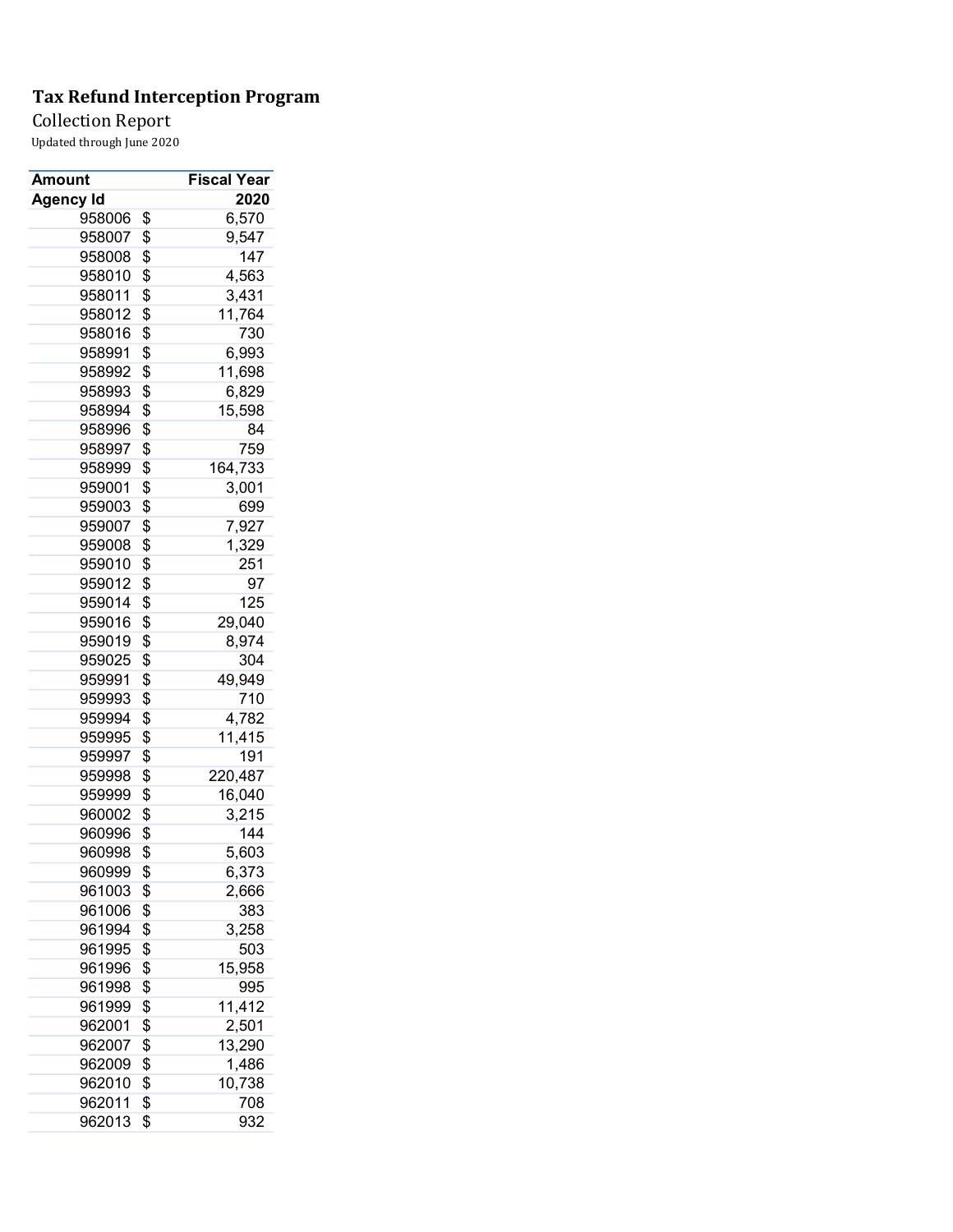### Collection Report

| Amount           | Fiscal Year  |
|------------------|--------------|
| <b>Agency Id</b> | 2020         |
| 962997           | \$<br>1,580  |
| 962999           | \$<br>13,444 |
| 963001           | \$<br>651    |
| 963002           | \$<br>317    |
| 963005           | \$<br>657    |
| 963995           | \$<br>33,284 |
| 963998           | \$<br>6,733  |
| 963999           | \$<br>3,924  |
| 964004           | \$<br>865    |
| 964005           | \$<br>1,402  |
| 964010           | \$<br>47,480 |
| 964011           | \$<br>122    |
| 964012           | \$<br>965    |
| 964016           | \$<br>3,210  |
| 964017           | \$<br>927    |
| 964018           | \$<br>1,320  |
| 964022           | \$<br>554    |
| 964023           | \$<br>1,072  |
| 964024           | \$<br>1,406  |
| 964025           | \$<br>492    |
| 964026           | \$<br>2,049  |
| 964027           | \$<br>32,654 |
| 964029           | \$<br>54     |
| 964030           | \$<br>124    |
| 964032           | \$<br>837    |
|                  | 3,254        |
| 964033           | \$           |
| 964038           | \$<br>3,791  |
| 964040           | \$<br>857    |
| 964996           | \$<br>3,677  |
| 964998           | \$<br>52,970 |
| 964999           | \$<br>51,673 |
| 965001           | \$<br>18,190 |
| 965002           | \$<br>5,342  |
| 965005           | \$<br>99     |
| 965994           | \$<br>3,710  |
| 965996           | \$<br>1,381  |
| 965997           | \$<br>3,456  |
| 965998           | \$<br>59,361 |
| 965999           | \$<br>4,691  |
| 966002           | \$<br>557    |
| 966003           | \$<br>45,185 |
| 966004           | \$<br>1,122  |
| 966006           | \$<br>9,174  |
| 966007           | \$<br>2,980  |
| 966009           | \$<br>1,576  |
| 966013           | \$<br>75     |
| 966014           | \$<br>92     |
| 966015           | \$<br>355    |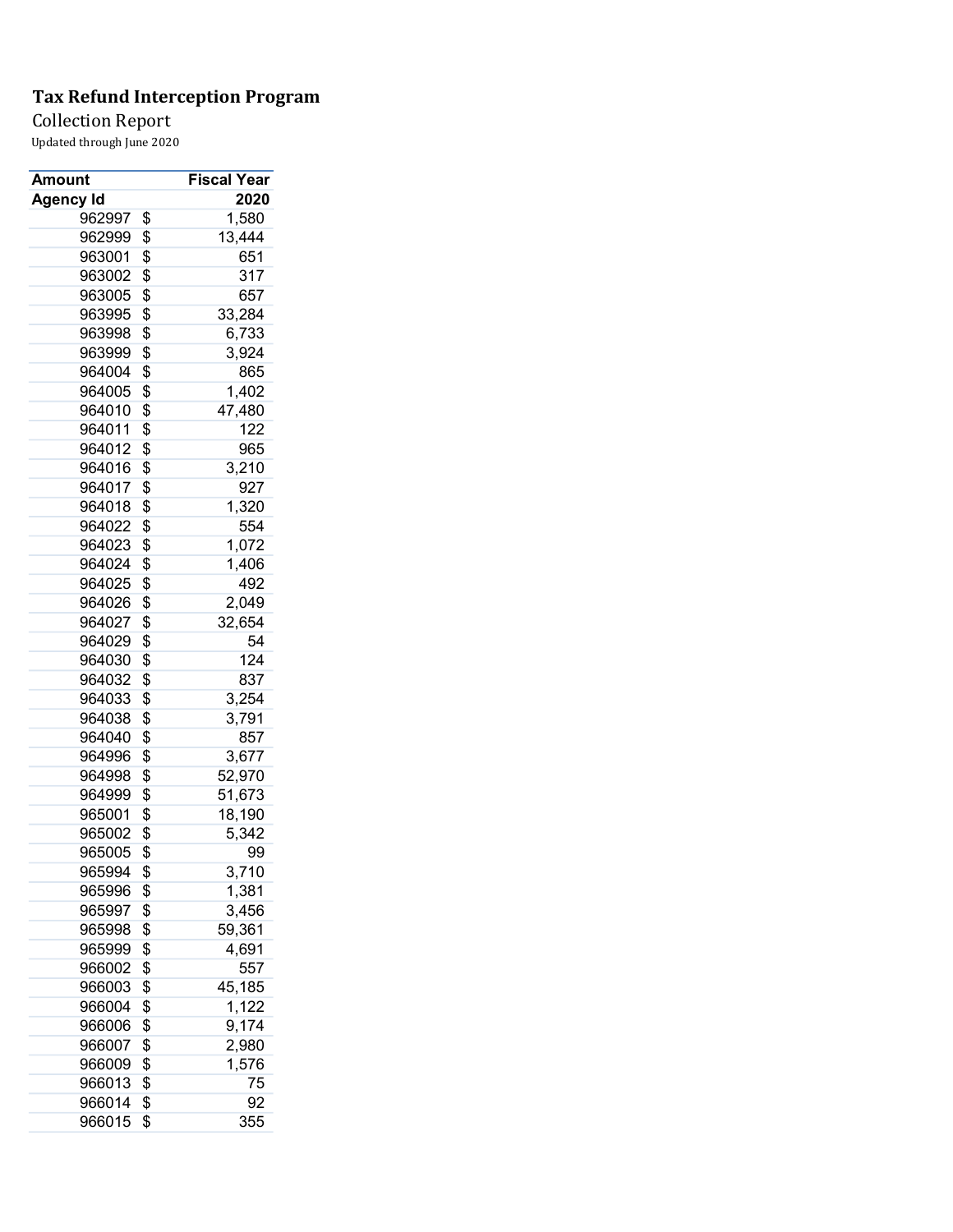Collection Report

| Amount           | <b>Fiscal Year</b> |
|------------------|--------------------|
| <b>Agency Id</b> | 2020               |
| 966016           | \$<br>3,514        |
| 966021           | \$<br>1,265        |
| 966022           | \$<br>9,891        |
| 966992           | \$<br>383          |
| 966996           | \$<br>11,154       |
| 966997           | \$<br>37,714       |
| 966999           | \$<br>132,610      |
| 967001           | \$<br>5,336        |
| 967004           | \$<br>15,794       |
| 967006           | \$<br>1,830        |
| 967007           | \$<br>567          |
| 967010           | \$<br>7,389        |
| 967011           | \$<br>2,300        |
| 967016           | \$<br>5,496        |
| 967020           | \$<br>13,769       |
| 967024           | \$<br>13,605       |
| 967025           | \$<br>12,854       |
| 967027           | \$<br>4,737        |
| 967028           | \$<br>5,923        |
| 967029           | \$<br>51,210       |
| 967030           | \$<br>832          |
| 967031           | \$<br>2,164        |
| 967033           | \$<br>148          |
| 967034           | \$<br>811          |
| 967035           | \$<br>1,697        |
| 967039           | \$<br>17,337       |
| 967040           | \$<br>16,705       |
| 967045           | \$<br>817          |
| 967046           | \$<br>670          |
| 967047           | \$<br>12,349       |
| 967048           | \$<br>32,179       |
| 967050           | \$<br>19,506       |
| 967051           | \$<br>12,658       |
| 967057           | \$<br>727          |
| 967058           | \$<br>1,325        |
| 967059           | \$<br>39,535       |
| 967060           | \$<br>3,242        |
| 967999           | \$<br>1,490,726    |
| 968002           | \$<br>747          |
| 968003           | \$<br>1,892        |
|                  |                    |
| 968004           | \$<br>201          |
| 968005           | \$<br>20,279       |
| 968006           | \$<br>6,754        |
| 968007           | \$<br>91           |
| 968008           | \$<br>703          |
| 968009           | \$<br>2,885        |
| 968011           | \$<br>5,724        |
| 968012           | \$<br>3,956        |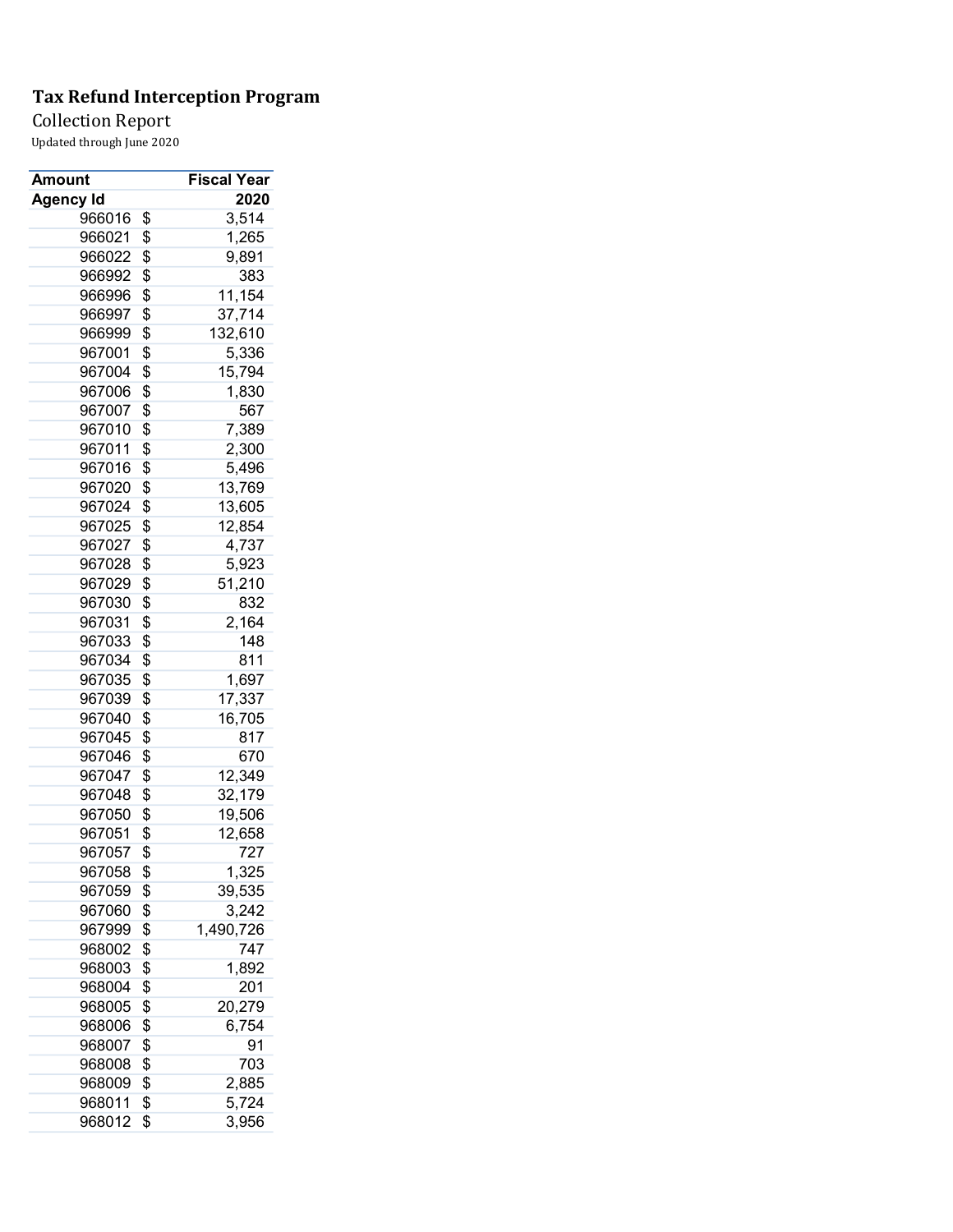Collection Report

| Amount           | <b>Fiscal Year</b> |
|------------------|--------------------|
| <b>Agency Id</b> | 2020               |
| 968013           | \$<br>982          |
| 968014           | \$<br>317          |
| 968015           | \$<br>2,308        |
| 968016           | \$<br>33           |
| 968017           | \$<br>1,243        |
| 968018           | \$<br>6,605        |
| 968019           | \$<br>9,854        |
| 968020           | \$<br>378          |
| 968021           | \$<br>196          |
| 968022           | \$<br>794          |
| 968023           | \$<br>5,158        |
| 968994           | \$<br>10,365       |
| 968995           | \$<br>7,481        |
| 968999           | \$<br>44,694       |
| 969002           | \$<br>137          |
| 969005           | \$<br>239          |
| 969007           | \$<br>1,601        |
| 969998           | \$<br>19,453       |
| 970001           | \$<br>40,171       |
| 970002           | \$<br>4,134        |
| 970004           | \$<br>6,938        |
| 970005           | \$<br>33           |
| 970007           | \$<br>2,405        |
| 970008           | \$<br>735          |
| 970009           | \$<br>3,916        |
| 970010           | \$<br>54,499       |
| 970012           | \$<br>25,197       |
| 970013           | \$<br>2,224        |
| 970017           | \$<br>33,666       |
| 970020           | \$<br>23,404       |
| 970997           | \$<br>210,440      |
| 970998           | \$<br>27,606       |
| 971001           | \$<br>17,270       |
| 971002           | \$<br>2,774        |
| 971004           | \$<br>19,045       |
| 971005           | \$<br>2,787        |
| 971006           | \$                 |
|                  | 18,312<br>1,088    |
| 971009<br>971010 | \$                 |
|                  | \$<br>24           |
| 971013           | \$<br>6,641        |
| 971014           | \$<br>704          |
| 971015           | \$<br>7,093        |
| 971016           | \$<br>299          |
| 971018           | \$<br>511          |
| 971019           | \$<br>29           |
| 971021           | \$<br>7,319        |
| 971994           | \$<br>33,904       |
| 971995           | \$<br>36,011       |